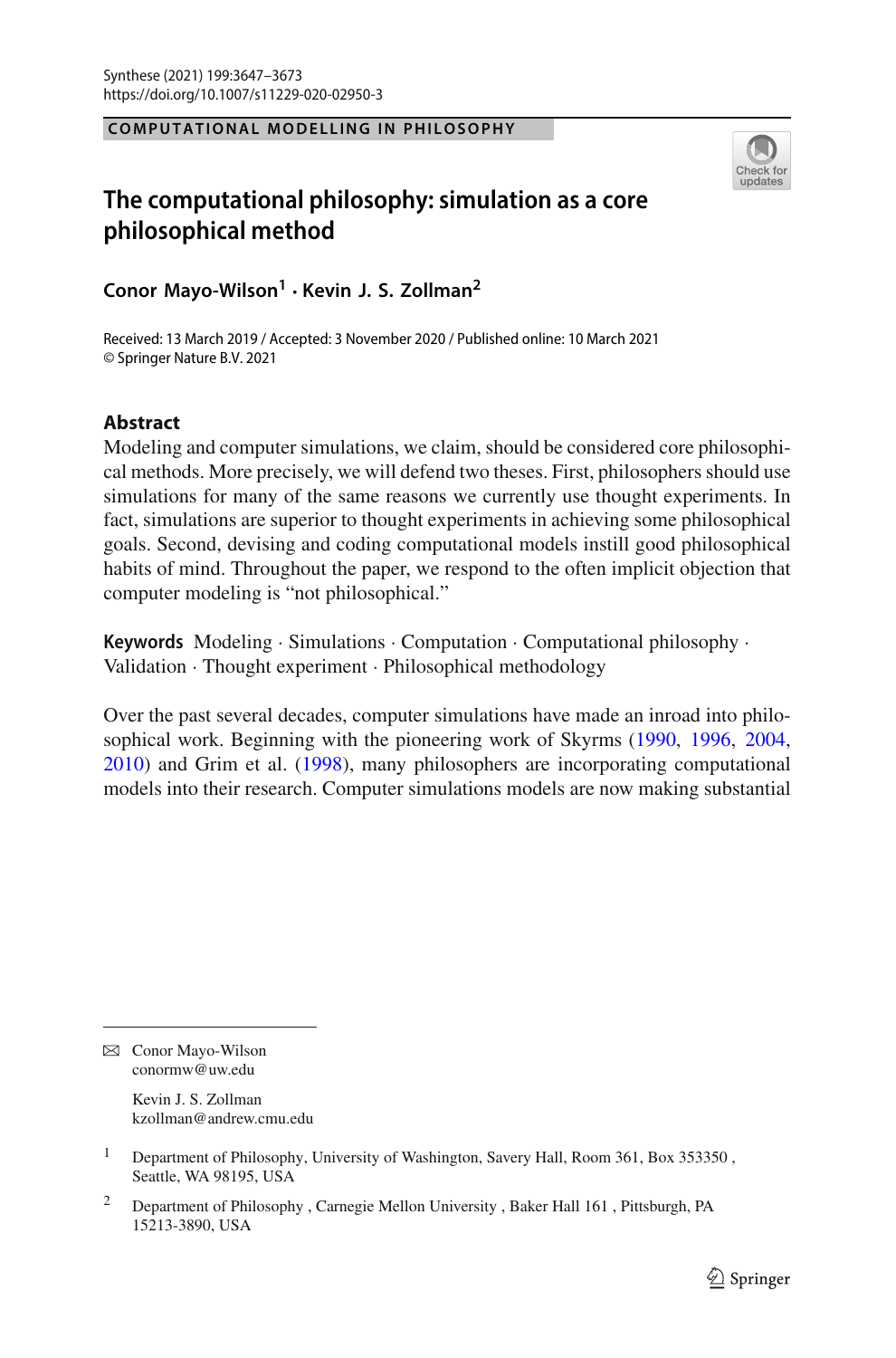appearances in social epistemology, ethics and political philosophy, philosophy of language, and philosophy of science. $<sup>1</sup>$  $<sup>1</sup>$  $<sup>1</sup>$ </sup>

Although computer modeling is becoming more popular, it has not gained wide acceptance as a core philosophical method. Computer simulation is discussed in precisely one article in five recent handbooks dedicated to philosophical methodology; $\frac{2}{3}$ The PhilPapers entry on "Philosophical Methods" mentions neither modeling nor simulation (Horvat[h](#page-24-1) [2019\)](#page-24-1). Excepting the Munich Center for Mathematical Philosophy, we are aware of no graduate programs in philosophy that require a modeling or programming course. Some philosophers have recently taken aim at the value of the agent-based models most common in philosophy (Arnol[d](#page-23-0) [2014,](#page-23-0) [2015,](#page-23-1) [2019](#page-23-2); Thick[e](#page-26-0) [2019\)](#page-26-0). Finally, as modelers, we can attest to hearing the following complaint time and again: "Interesting, but why is your research *philosophical*?["3](#page-1-2)

Modeling and computer simulations, we claim, should be considered core philosophical methods. $4$  More precisely, we will defend two theses. First, philosophers should use simulations for many of the same reasons we currently use thought experiments.<sup>5</sup> In fact, simulations are superior to thought experiments in achieving some philosophical goals. Second, devising and coding computational models instill good philosophical habits of mind. Our second argument explains what *a modeler* learns from the act of modeling; the first explains what everyone can learn from computational models.

We were inspired to write this paper for two reasons. First, we think training philosophers in computational methods should be more common. Although we like logic, we think that logic should be one formal tool among many in philosophical reasoning. Modeling and programming are two important formal tools that fit naturally with paradigmatic philosophical methods.

Second, as modelers, we've encountered the same criticisms over and over again informally, in conferences, and in referee reports. Most frequently, we are simply told,

<span id="page-1-0"></span><sup>&</sup>lt;sup>1</sup> The field is so large that we could not hope to capture all of it. But to get a sense for the diverse ways that simulations are employed here is a large sample. For examples in social epistemology see Bet[z](#page-23-3) [\(2013](#page-23-3)), Hartmann et al[.](#page-24-2) [\(2009](#page-24-2)), Hegselmann and Kraus[e](#page-24-3) [\(2002\)](#page-24-3), Hegselmann and Kraus[e](#page-24-4) [\(2006\)](#page-24-4), Mayo-Wilso[n](#page-25-4) [\(2014](#page-25-4)), Zollma[n](#page-26-1) [\(2015\)](#page-26-1). For ethics, social, and political philosophy see Alexande[r](#page-23-4) [\(2007\)](#page-23-4), Bicchier[i](#page-23-5) [\(2005](#page-23-5)), Bramson et al[.](#page-23-6) [\(2017\)](#page-23-6), Bruner and O'Conno[r](#page-23-7) [\(2016](#page-23-7)), O'Connor et al[.](#page-25-5) [\(2019\)](#page-25-5), Holman et al[.](#page-24-5) [\(2018\)](#page-24-5), Muldoon et al[.](#page-25-6) [\(2012\)](#page-25-6), Muldoon et al[.](#page-25-7) [\(2014](#page-25-7)), Singer et al[.](#page-25-8) [\(2017\)](#page-25-8), Skyrm[s](#page-25-1) [\(1996](#page-25-1)), Skyrm[s](#page-25-2) [\(2004](#page-25-2)), Vanderschraaf and Skyrm[s](#page-26-2) [\(2003](#page-26-2)), Zollma[n](#page-26-3) [\(2005\)](#page-26-3), Zollma[n](#page-26-4) [\(2008](#page-26-4)). For philosophy of language and logic see Franke and Correi[a](#page-24-6) [\(2017](#page-24-6)), Grim et al[.](#page-24-0) [\(1998\)](#page-24-0), Huttegger et al[.](#page-25-9) [\(2010\)](#page-25-9), O'Conno[r](#page-25-10) [\(2014a](#page-25-10)), O'Conno[r](#page-25-11) [\(2014b](#page-25-11)), Wagne[r](#page-26-5) [\(2009\)](#page-26-5), Skyrm[s](#page-25-3) [\(2010\)](#page-25-3). And for philosophy of science see Alexande[r](#page-23-8) [\(2013\)](#page-23-8), Barret[t](#page-23-9) [\(2007\)](#page-23-9), Borg et al[.](#page-23-10) [\(2018](#page-23-10)), Brune[r](#page-23-11) [\(2013\)](#page-23-11), Bruner and Holma[n](#page-23-12) [\(2017\)](#page-23-12), Galeazzi and Frank[e](#page-24-7) [\(2017](#page-24-7)), Grim et al[.](#page-24-8) [\(2013](#page-24-8)), Holman and Brune[r](#page-24-9) [\(2015\)](#page-24-9), Huttegger et al[.](#page-25-12) [\(2015\)](#page-25-12), Kummerfeld and Zollma[n](#page-25-13) [\(2016\)](#page-25-13), Rosenstock et al[.](#page-25-14) [\(2017](#page-25-14)), Smea[d](#page-25-15) [\(2010](#page-25-15)), Zollma[n](#page-26-6) [\(2007,](#page-26-6) [2010](#page-26-7)).

<span id="page-1-1"></span><sup>&</sup>lt;sup>2</sup> Specifically, only (Weisber[g](#page-26-8) [2016\)](#page-26-8) discusses simulation[.](#page-23-13) Simulation is not mentioned in Cappelen et al. [\(2016](#page-23-13)), D'Or[o](#page-24-10) [\(2017](#page-24-10)), Dal[y](#page-24-11) [\(2015](#page-24-11)) and Hau[g](#page-24-12) [\(2013](#page-24-12)).

<span id="page-1-2"></span><sup>3</sup> One of us was asked this by a now colleague during a job interview.

<span id="page-1-3"></span><sup>&</sup>lt;sup>4</sup> Although he does not specifically mention computer simulations, we think that the arguments in Williamso[n](#page-26-9) [\(2017](#page-26-9), [2018](#page-26-10)) are consonant with ours regarding the value of modeling in philosophy. Our arguments differ in several respects from his, but they are not inconsistent.

<span id="page-1-4"></span><sup>5</sup> We do not wish to argue that simulations are a species of thought experiments, although we see the appeal of this way of describing things. For example, (Beisbart and Norto[n](#page-23-14) [2012](#page-23-14)) argue that simulations are more like arguments and not like traditional scientific experiments.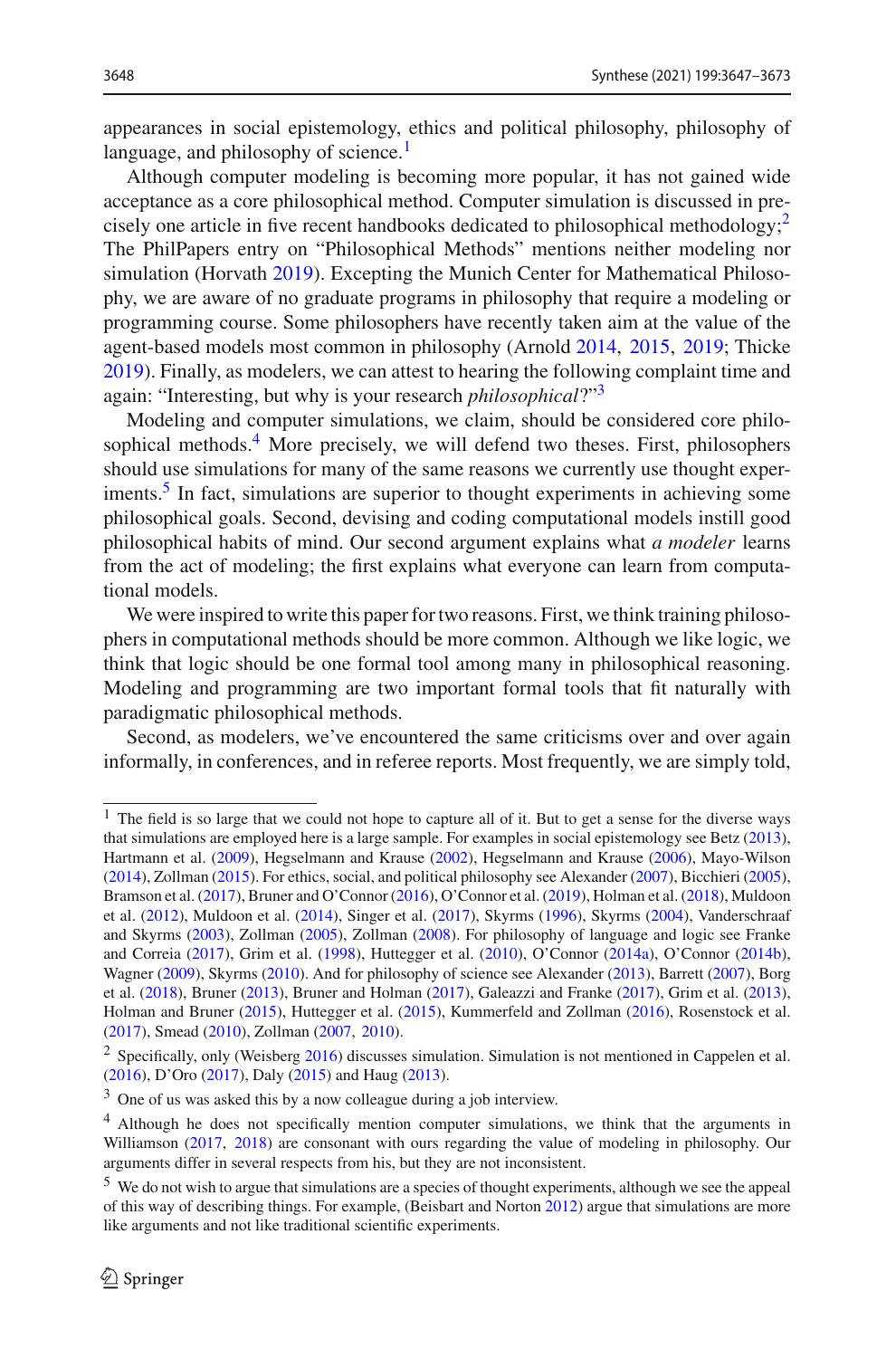"Your model contains too many false assumptions to teach us anything of value." So in the last section of the paper—after we develop our argument for why simulations could be of use to philosophers—we collect and respond to the objections that we hear frequently. These objections are not entirely mistaken. Most are reasonable criticisms of *bad* simulations. So our goal is to use the objections to improve philosophical simulation. Throughout the paper, we respond to the often implicit criticism that computer modeling is "not philosophical."

Simulations can't help address every philosophical problem. No simulation will tell us whether abortion is moral. Moreover, simulations almost never answer philosophical questions by themselves. So simulations should not supplant other philosophical methods. Rather, simulations should be a tool in the philosopher's toolbox, to be used alongside thought experiments, careful analysis of arguments, symbolic logic, probability, empirical research, and many other methods. But for reasons we discuss below simulations are especially useful in several philosophical subfields, including social epistemology, social and political philosophy, and philosophy of science.

Section one contains our first argument. Philosophers have always used thought experiments, and we take it as given that thought experiments are an appropriate philosophical method. In Sect. [1.1,](#page-3-0) we describe six purposes of thought experiments. Our list is not exhaustive, and we make no attempt to address the rich philosophical literature on what thought experiments are (e.g., are they arguments?), how thought experiments are related to intuitions, and whether computer simulations and thought experiments are the same thing. By articulating the uses of thought experiments, however, we are able to argue for simulations by comparison. In Sect. [1.3,](#page-9-0) we argue that, for five of the six purposes that we identify, simulations are sometimes more effective than thought experiments.

Section two contains our second argument. While related, this argument is importantly distinct from the first. We describe several skills that philosophers prize: the ability to disambiguate claims, to recognize implicit assumptions in arguments, to assess logical validity, and more. We then explain how devising and programming computational models can foster those skills, *even if one has no intent of using the simulation results in construction of the final published argument.* Our claim is unusual in that it suggests that philosophers would benefit from using simulations privately as part of their argumentative development even if that doesn't ultimately show up in the finished product.

In the final section, we respond to some objections. These objections are not exhaustive, but they include the criticisms we hear most often from skeptics. We point out that with each objection comes an important lesson about how to simulations should be used in philosophical research.

# <span id="page-2-1"></span>**1 Simulations and thought experiments**

In this section, we defend the use of computational models in philosophical arguments. Our argument precedes by way of analogy to thought experiments. <sup>[6](#page-2-0)</sup> As we are all

<span id="page-2-0"></span><sup>6</sup> [We are not the first to draw the connection between philosophical thought experiments and computer simulation Grim et al[.](#page-24-0) [\(1998](#page-24-0)).]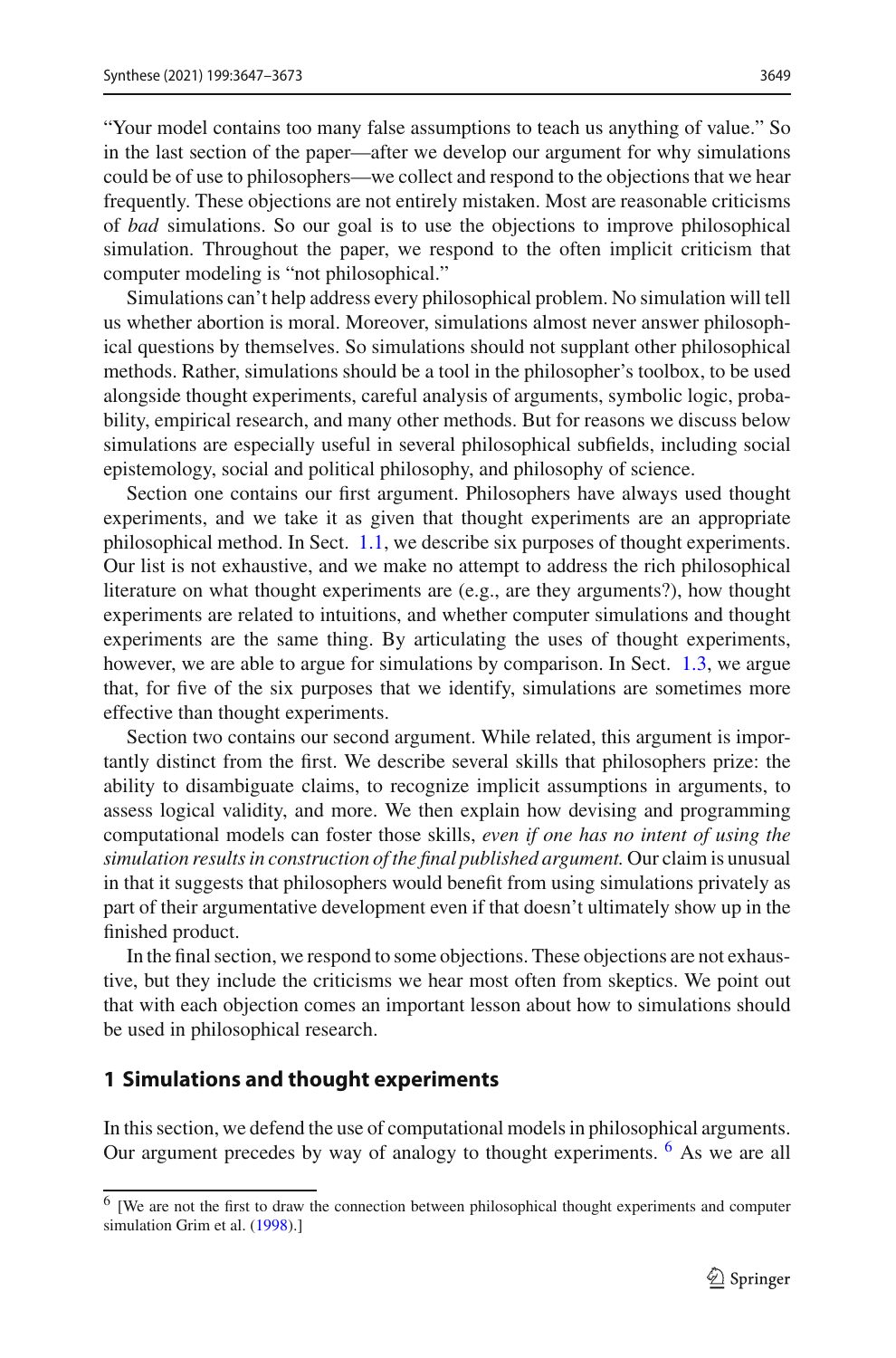familiar, philosophers often ask their readers to perform thought experiments and use the results of those for argumentative moves. We argue, in section Sect. [1.1,](#page-3-0) that philosophers often use thought experiments to achieve one of the following aims:

- 1. Elicit normative intuitions.
- 2. Justify counterfactual claims.
- 3. Explore logical relationships among philosophical theses.
- 4. Illustrate conceptual possibilities and impossibilities.
- 5. Distinguish explanatory reasons and identify those causes that explain a phenomenon.
- 6. Explore the dynamics of social and physical systems.

We don't claim this list is exhaustive, but rather that these represent several central ways that thought experiments are used. In Sect. [1.2,](#page-6-0) we reconstruct what we believe are the strongest arguments that thought experiments succeed in achieving these goals. Although we believe the conclusions of the arguments in Sect. [1.2,](#page-6-0) those conclusions are strictly not necessary for our argument.

We then argue in Sect. [1.3](#page-9-0) that computer simulations can be—for the last five of these purposes—more effective than thought experiments. If computer simulations can achieve the same ends more effectively than traditional thought experiments, they then should be employed by the philosophical community.<sup>[7](#page-3-1)</sup>

Only the most narrow interpretation of philosophy—that which equates philosophy with a specific method—could justifiably exclude computer simulations, and such an interpretation would rule out a wide swath of research that is typically called "philosophical." We address that last possibility in Sect. [1.4.](#page-13-0)

#### <span id="page-3-0"></span>**1.1 Thought experiments: six aims**

The first use of thought experiments is perhaps most familiar: to evoke normative intuitions. Unhooking the violinist is morally justified. Pushing an innocent person onto train tracks is not. And so on.

We don't know what normative intuitions are, and we are agnostic about whether such intuitions are reliable. We mention this first use of thought experiments by way of contrast. Although cultivating intuitions might be the most salient use to some readers, thought experiments have been used many other ways, and arguably, the other uses are more common historically.

Philosophers use thought experiments to justify counterfactual claims, often when a real experiment is impossible, unethical, or impractical. In *Groundwork of Metaphysics of Morals*, for example, Kant asks us to imagine whether everyone could break promises when convenient. He concludes that, in such a world, no one would believe "promises" (Kan[t](#page-25-16) [2012](#page-25-16)) thus destroying the act of promising.

David Lewis [\(1969](#page-25-17)) defines conventional behavior in a thoroughgoing counterfactual way. To be a convention, a common behavior must have an alternative which could have been adopted. In the US we drive on the right side of the road but could have

<span id="page-3-1"></span><sup>7</sup> Importantly, we think that that *some* philosophers ought use simulations. This does not entail that every philosopher working on a problem should use simulations. We are firm believers in the division of cognitive labor and this applies as much in philosophy as it does in other domains.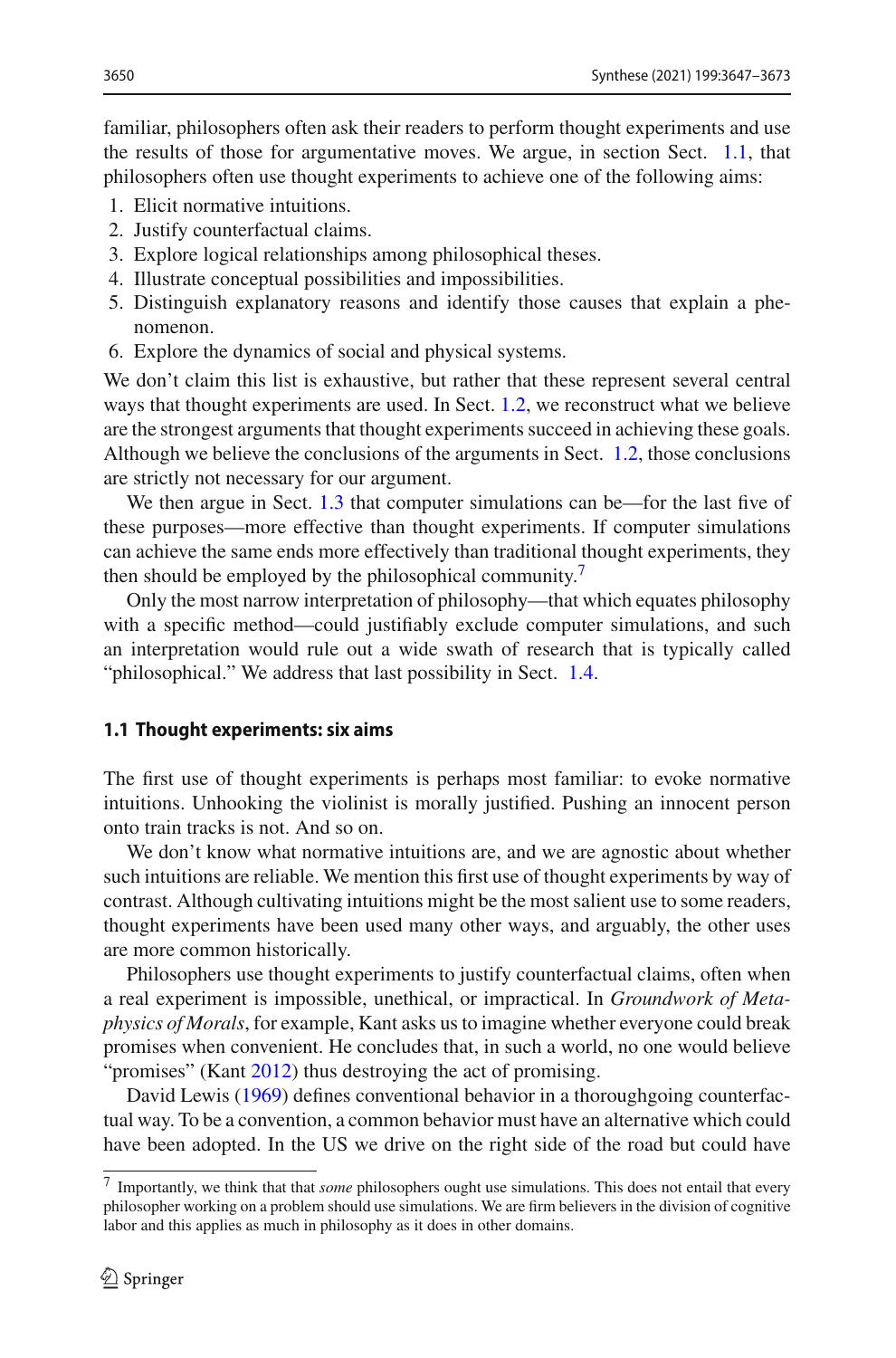driven on the left. Because of this, Lewis would call our practice of driving on the right a "convention." Other conventions require more imagination. Are the standards of logic conventional, as Carnap suggests? To answer that question, we must imagine how those standards might have been different.

For a last example of counterfactual reasoning, we turn to a core question in social epistemology: when are we justified in trusting others? Channeling Donald Davidson, Coad[y](#page-23-15) [\(1992](#page-23-15)) claims we're entitled to trust others by default because most human utterances must be true. Coady argues that, otherwise, utterances would not be understood as meaningful reports about the world.

[I]magine a world in which an extensive survey yields no correlation between reports and facts *...* Imagine a community of Martians who *...* have a language which we can translate  $\dots$  with names for distinguishable things in their environment and suitable predicative equipment. We find, however, to our astonishment that whenever they construct sentences addressed to each other in the absence (from their vicinity) of the things designated by the names *...* they seem to say what we ... observe to be false. But in such a situation there would be no reason to believe that they even had the practice of reporting.

We chose the above examples because we think readers will agree they contain squarely "philosophical" counterfactual claims. If the reader thinks the boundaries between philosophy and science are fuzzy (as we do), then examples can be multiplied almost indefinitely. Galileo asks us to imagine what would happen if a perfectly smooth ball were rolled on a frictionless "plane" that extended indefinitely around the Earth (Galile[i](#page-24-13) [1967](#page-24-13), pp. 147–148, 22). Such a "plane" would in fact be a spherical shell, and without friction, Galileo claims, the ball would orbit the Earth in perfectly circular motion. In general, thought experiments are used to justify counterfactual claims about not only people and societies, but also rotating buckets (e.g. in Newton), arrows (e.g., in Zeno and Lucretius), detached hands (e.g., Kant), and more.

The third use of thought experiments is related to the second: to explore logical relationships and to show that particular conclusions do *not* follow from common assumptions. Such thought experiments are sometimes called "destructive" Brown and Fehig[e](#page-23-16) [2017](#page-23-16). Jarvis Thomson's [\(1971\)](#page-25-18) violinist, for example, might show that the conclusion "It's unethical to kill a fetus" does not follow from the assumptions that "A fetus is a person" and "Fetuses are innocent of wrongdoing." Gettier [\(1963](#page-24-14)) cases are intended to show that "*S* knows that *p*" does not follow from the assumptions that *p* is true and that *S* justifiably believes *p*.

Fourth, thought experiments are used to distinguish explanatory reasons and to identify which "variables" explain a phenomenon. To dramatize the difference between "doing harm" and "allowing harm", for example, Foo[t](#page-24-15) [\(1967](#page-24-15)) compares two thought experiments. In the first, a judge frames a man to save five others, and in the second, a trolley driver flips a switch so that a runaway trolley kills one person not five. The judge is unethical; the driver is not. And the difference, says Foot, is explained by the fact the judge does harm, whereas the driver merely allows harm to be done.

As a last example, Dant[o](#page-24-16) [\(1983\)](#page-24-16) imagines a gallery with completely identical red canvasses hung on the wall, each with a very different history: some accidental, others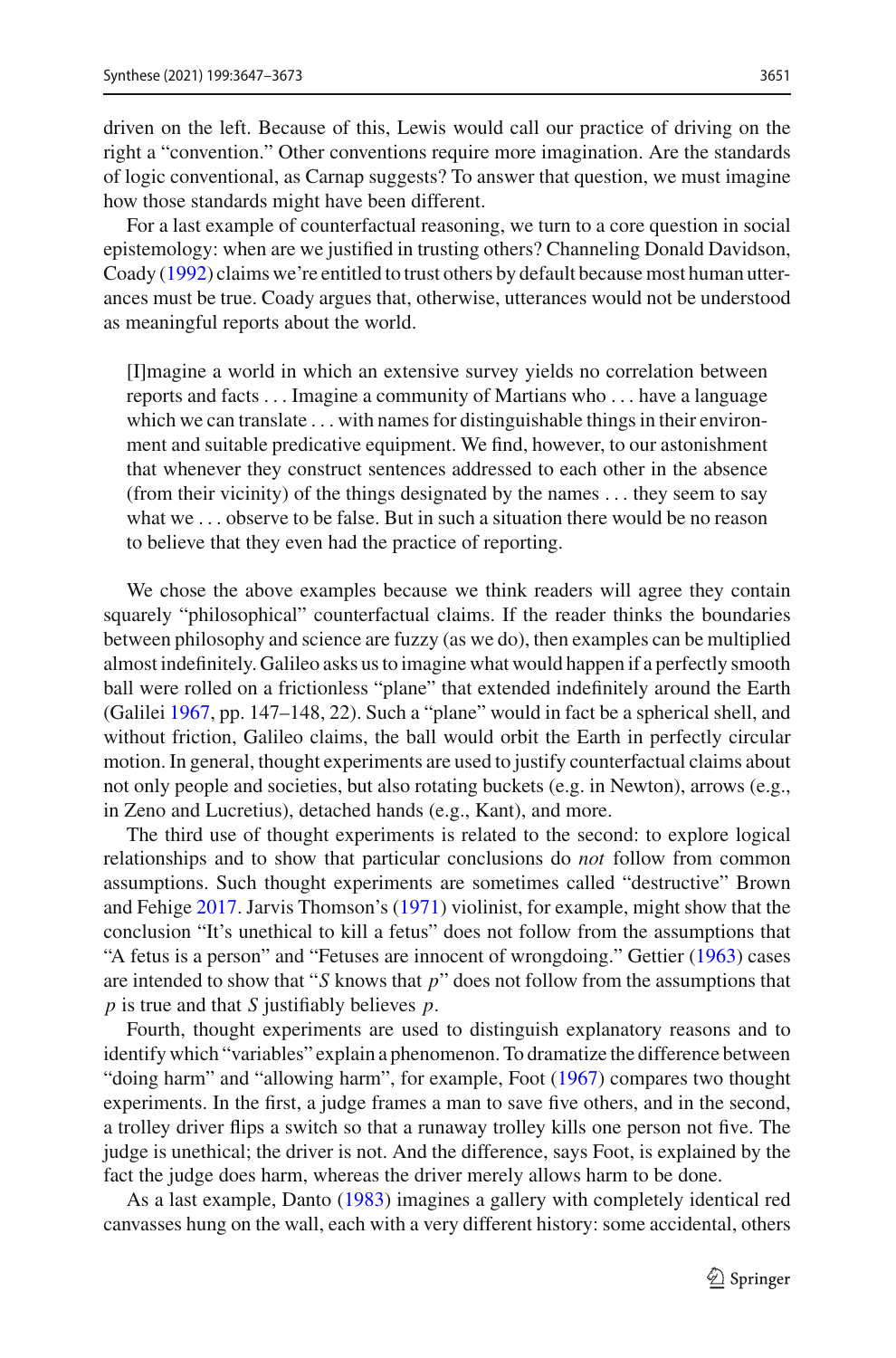intentional. Some are art, Danto argues, and others are not. He uses this to illustrate that nothing about the visual experience can explain what counts as art.

Fifth, thought experiments are used to illustrate possibilities and impossibilities. Hume, for instance, imagines someone who has never seen a particular shade of blue but is shown a color spectrum with the relevant missing shade. Hume admits that the subject might be able to imagine the missing shade. Hume's thought experiment is part of an admission that it's possible that not all simple ideas originate in simple impressions.

The final use of thought experiments that we'll discuss is often overlooked: to explore the dynamics of social and physical systems. Galileo routinely employs thought experiments concerning falling objects. To motivate the theories of special and general relativity respectively, Einstein imagines light clocks on trains and light beams passing through elevators. Importantly, these thought experiments ask us to imagine *motion, movement, or change*.

Squarely "philosophical" thought experiments often also involve imagining motion or change. For instance, to refine his counterfactual theory of causation, Lewi[s](#page-25-19) [\(1986\)](#page-25-19) imagines two rocks are fired at a glass bottle but one strikes the bottle first. In general, debates about actual causation are full of thought experiments involving motion and collisions of physical objects.

Philosophical thought experiments often require us to imagine *social* dynamics, not just physical ones. Three examples discussed above—from Kant's *Groundwork*, Lewis' *Convention*, and Coady's *Testimony*—illustrate this point. For example, Kant asks us to imagine how people would react to changes in norms concerning promisekeeping. The dynamical nature of these thought experiments is sometimes hidden because we are asked to imagine a social system in *equilibrium*. For instance, Kant's thought experiment requires us to fast forward through the process of the dissolution of the norm of promise keeping and to imagine social interactions in a world in which the institution of promise-keeping has evaporated.

Perhaps the most widespread use of thought experiments about social dynamics is in the social contract tradition. Hobbes famously concludes that life without a sovereign would be "[s](#page-24-17)olitary, poor, nasty, brutish, and short" (Hobbes  $1994$ , Chapter XIII).<sup>[8](#page-5-0)</sup> Hume [\(1751](#page-24-18), Section 3.1) asks us to imagine what justice would look like if one group in society were capable of completely dominating another. Nozic[k](#page-25-20) [\(1974](#page-25-20)) uses his famous "Wilt Chamberlain" thought experiment to argue that egalitarian societies will, through morally permissible wealth transfers, end up inegalitarian.

In short, many thought experiments are used to explore how societies would function in conditions that differ radically from our own and in conditions that may have never existed.

Again, the above list of uses of thought experiments is not exhaustive. There are also obvious relationships between the various uses of thought experiments; to illustrate a possibility (the fourth use), for example, is to illustrate a particular type of logical relationship among theses (the third use). Further, philosophical thought experiments often are used in multiple ways. But we think it's important to distinguish uses of

<span id="page-5-0"></span><sup>8</sup> Some scientists and philosophers have used computer simulations to explore philosophical claims made about the dynamics of anarchy (Martinez Col[l](#page-25-21) [1986;](#page-25-21) Vanderschraa[f](#page-26-11) [2019](#page-26-11)).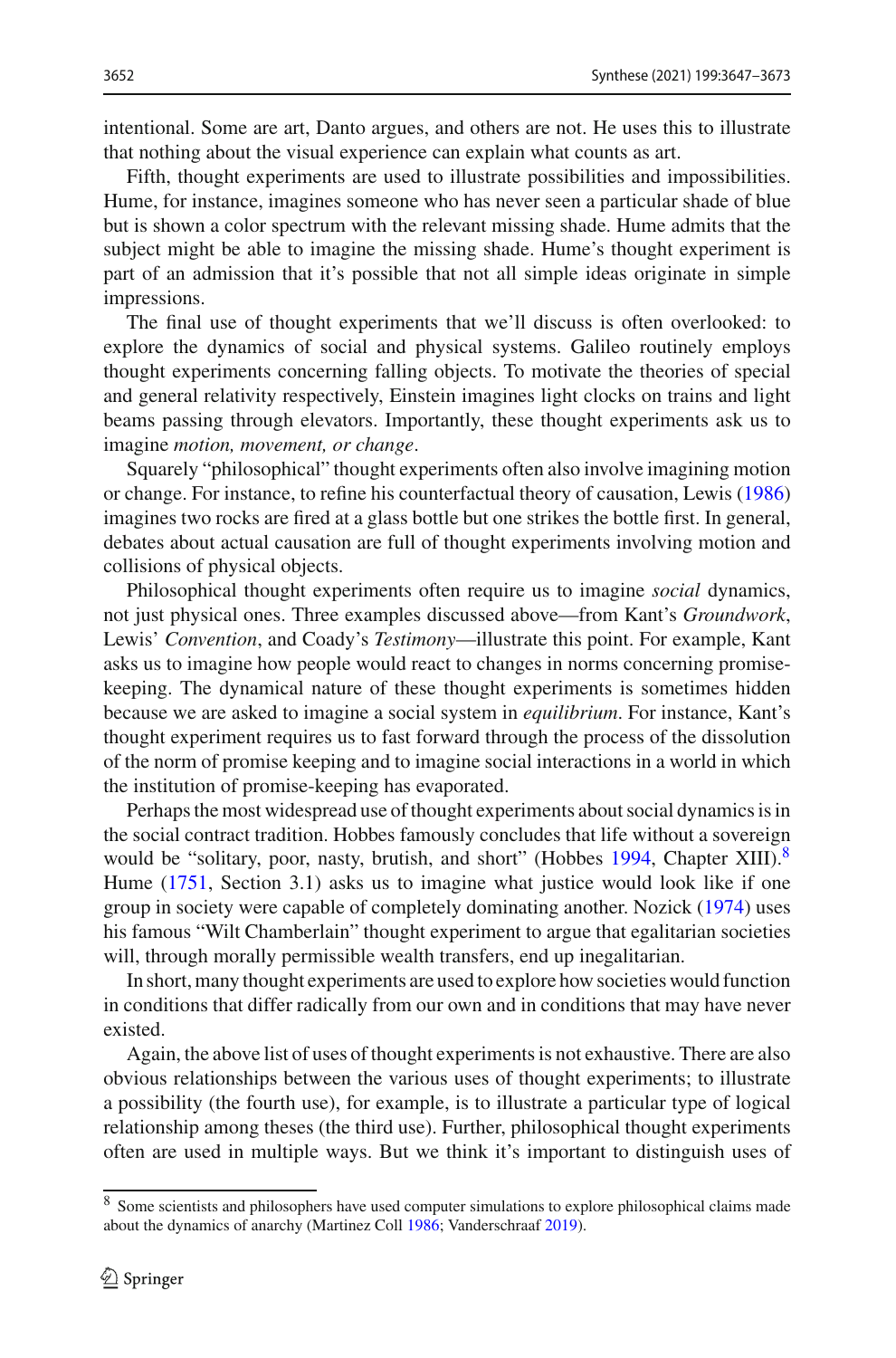thought experiments to illustrate that talk of "intuitions" is sometimes too imprecise to distinguish good from poor uses of thought experiments. Kant's thought experiment, for example, might elicit the intuition that a world without promise-keeping would be bad or undesirable. But that *normative* intuition should be distinguished from Kant's *counterfactual* "intuition" that promise-keeping would fail to exist in societies in which promises were broken when convenient. The latter intuition, if it ought to be called "intuition" at all, is a claim about complex social systems, and it is amenable to empirical and mathematical investigation in ways the former normative intuition might not be.

#### <span id="page-6-0"></span>**1.2 What makes thought experiments successful?**

Not all thought experiments are successful, but many of the examples from the previous section are often thought to be. Why?

Mach argues that thought experiments about *the mechanics of physical objects* are often reliable because they allow us to make use of implicit, non-propositional physical knowledge. He writes:

Everything which we observe imprints itself uncomprehended and unanalyzed in our percepts and ideas, which then, in their turn, mimic the process of nature in their most general and most striking features. In these accumulated experiences we possess a treasure-store which is ever close at hand, and of which only the smallest portion is embodied in clear articulate thought. The circumstance that it is far easier to resort to these experiences than it is to nature herself, and that they are, notwithstanding this, free, in the sense indicated, from all subjectivity, invests them with high value. Mach [\(1883,](#page-25-22) p. 36). Quoted in Gendler [\(1998,](#page-24-19) p. 414)

Gendle[r](#page-24-19) [\(1998](#page-24-19), [2004](#page-24-20)) expands upon Mach's reasoning, arguing that thought experiments are often useful because they allow us to reason with non-propositional representations, typically images. Gendler argues that mental manipulation of images employs psychological processes different than those used in deductive reasoning, and such processes are often essential for *producing a belief* in some proposition about the imagined objects or events. Although Gendler and Mach's arguments are controversial, <sup>[9](#page-6-1)</sup> we grant their conclusions for the sake of our argument. Our question is, "Assuming Mach and Gendler's arguments are sound, which *types* of thought experiments are *reliable* for the purposes described in the previous section, and why?"

We think that Mach and Gendler's arguments most plausibly support the conclusion that visualization is useful for illustrating possibilities and logical relationships among various theses. Here, we expand on their arguments, drawing on work in philosophy of mathematics on diagrammatic reasoning (Giaquint[o](#page-24-21) [2016;](#page-24-21) Shin et al[.](#page-25-23) [2018\)](#page-25-23).

In Euclidean geometry, a basic question is: which shapes can be drawn with only a straightedge and compass? At first, it might seem impossible to bisect an angle or construct a regular pentagon using these limited tools. But with the help of mental visualization and pen-and-paper, we can do a shocking amount.

<span id="page-6-1"></span><sup>&</sup>lt;sup>9</sup> See Norto[n](#page-23-17) [\(2004](#page-25-24)) and Brown [\(2004\)](#page-23-17) for alternative views.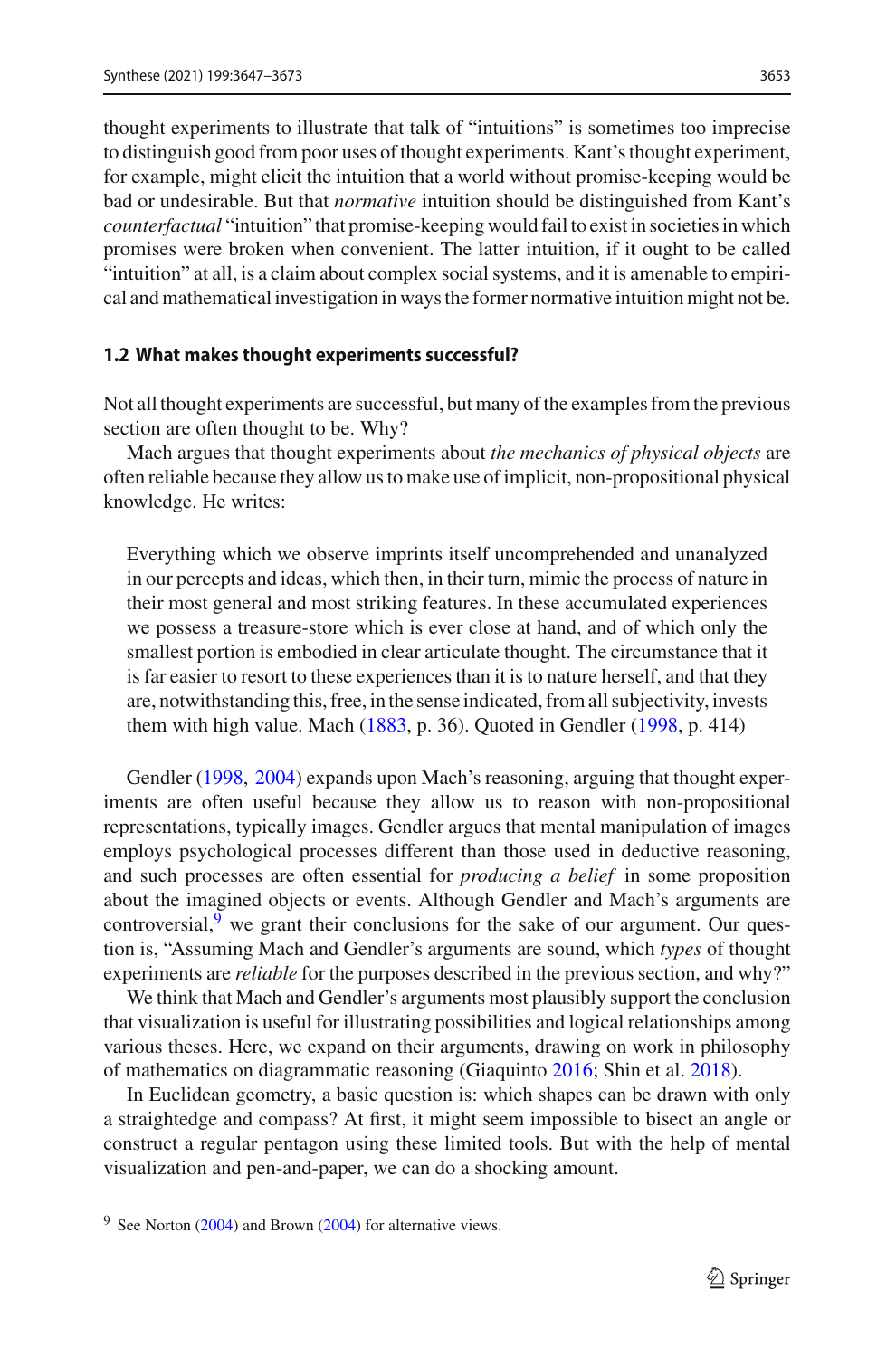Consider the construction of a square pictured in Fig. [1.](#page-8-0) In working through straightedge and compass constructions like this one, most people imagine the process: they engage in the thought experiment of construction. Instead of drawing a sequence of diagrams, we could have described the construction steps verbally. (*Begin with a line and two points A and B on that line. Draw a circle of arbitrary radius with center at B …*) But to *foster* and *justify* the belief that a square can be constructed from a line segment, this would have been less useful and, ultimately, would have required imagining the steps or actually implementing them with pen and paper to understand. Why?

Figure [1](#page-8-0) is *easier to remember* than a sequence of verbal construction commands.<sup>10</sup> This makes it easier for a reasoner to revisit earlier parts of a long argument, which many philosophers since Descartes (at least) have recognized is required for a reasoner to have a justified belief in the conclusion. $11$ 

Further, Fig. [1](#page-8-0) is *surveyable*. Checking whether a geometric diagram is a straightedge and compass construction is relatively easy. In a glance, one can see the construction utilizes only the relevant tools. With a bit more effort, one can be sure that the resulting diagram satisfies the definition of a square.<sup>12</sup>

Figure [1](#page-8-0) is also mentally *manipulable*; we can re-imagine various parts of the diagram at will. In a glance, one can see that the distance between the first two points is arbitrary. So is the orientation of the first line, e.g. it could have been at a 45-degree angle relative to the page. With a little imagination, you can also see which parts are not arbitrary. For example, you can imagine what the resulting figure would be if the circles in Steps 5 and 6 had different radii.

Figure [1](#page-8-0) is manipulable because it *omits* and *distorts*. It omits the precise distances and radii. It also distorts the lines, curves, and points, picturing them as thin but nonetheless two-dimensional objects.

Finally, diagrams allow us to reason geometrically even when we lack explicit propositional knowledge; this is a feature of thought experiments that Gendler and Mach emphasize. Almost everyone knows what a line and a circle is, even if they can't define it in set-theoretic language (i.e. that a circle is the set of all points in a plane equidistant from a given point).

Arguably, nearly everything we said about the Fig. [1](#page-8-0) applies to Galileo's thought experiment about the ball on the frictionless plane. Our mental image of a ball on a plane can be recalled at will; it is surveyable because it involves two simple objects (a ball and plane), and it is manipulable: we imagine balls of different sizes, colors, and most importantly, material compositions behaving in exactly the same way. Finally, the thought experiment, as Mach argues, allows us to make use of our implicit knowledge of motion, which might be non-propositional.

<span id="page-7-0"></span><sup>&</sup>lt;sup>10</sup> There is extensive psychological evidence linking visualization to memory, e[.](#page-24-22)g., Cohen et al. [\(2009\)](#page-24-22).

<span id="page-7-1"></span><sup>11</sup> Descartes [\(1984](#page-24-23), p. 14, margin 370–371), "[V]ery many facts which are not self-evident are known with certainty, provided they are inferred from true and known principles through a continuous and uninterrupted movement of thought *...* deduction in a sense gets its certainty from memory."

<span id="page-7-2"></span><sup>&</sup>lt;sup>12</sup> Proving that each side is of equal length is not complicated, but proving that steps 2-4 produce right angles is a bit more subtle (Eucli[d](#page-24-24) [1908](#page-24-24), proof of Proposition 12, Book I).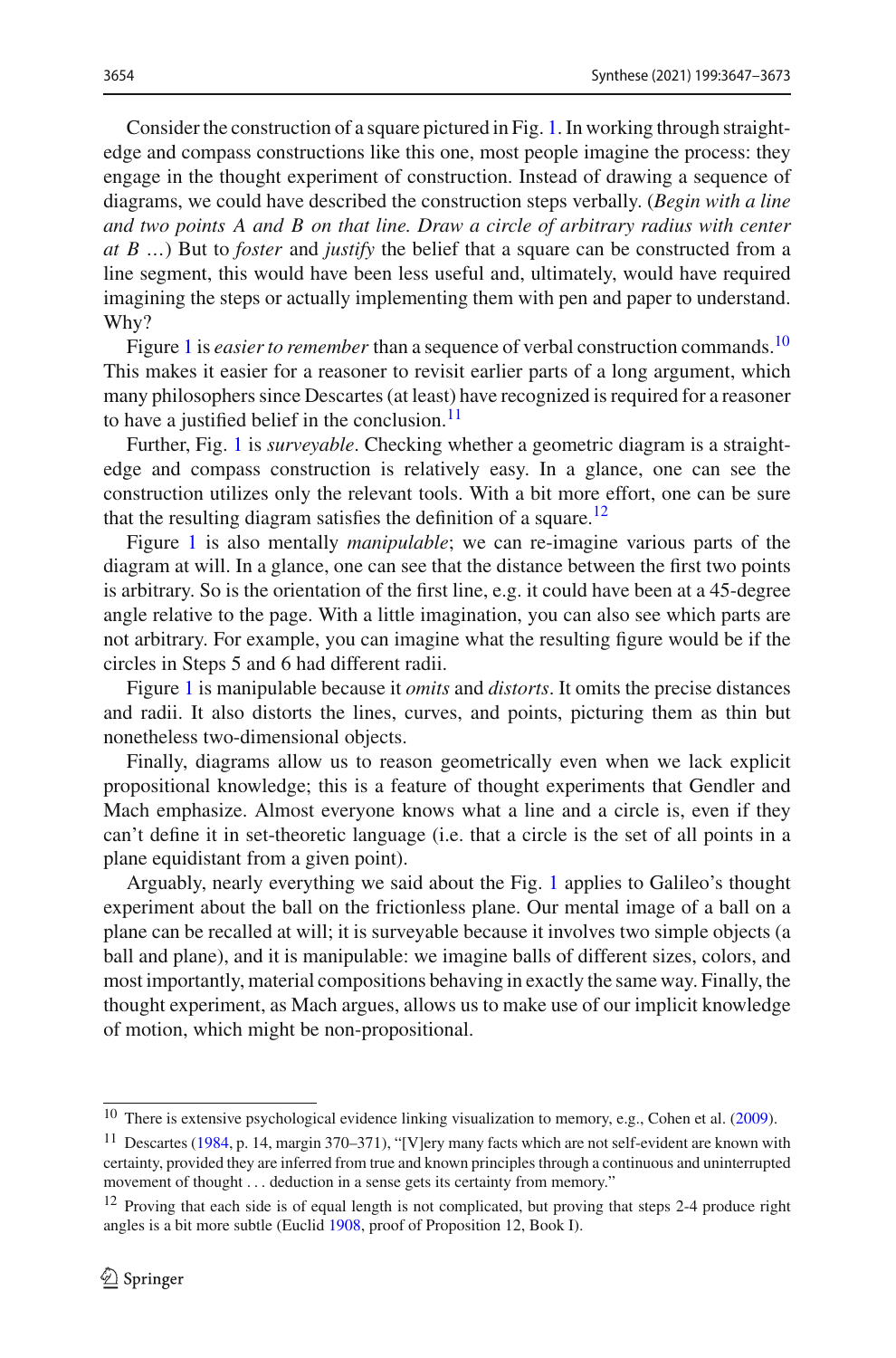

<span id="page-8-0"></span>**Fig. 1** Straightedge and compass construction of a square with arbitrary side length

Of course not all thought experiments involve visualizing physical systems. But the general point remains, if thought experiments are useful, it is likely because they engage parts of our cognition that are not propositional. By engaging these parts of cognition, an author hopes that a thought experiment will help in the construction, analysis, or recollection of philosophical arguments. So while our example here has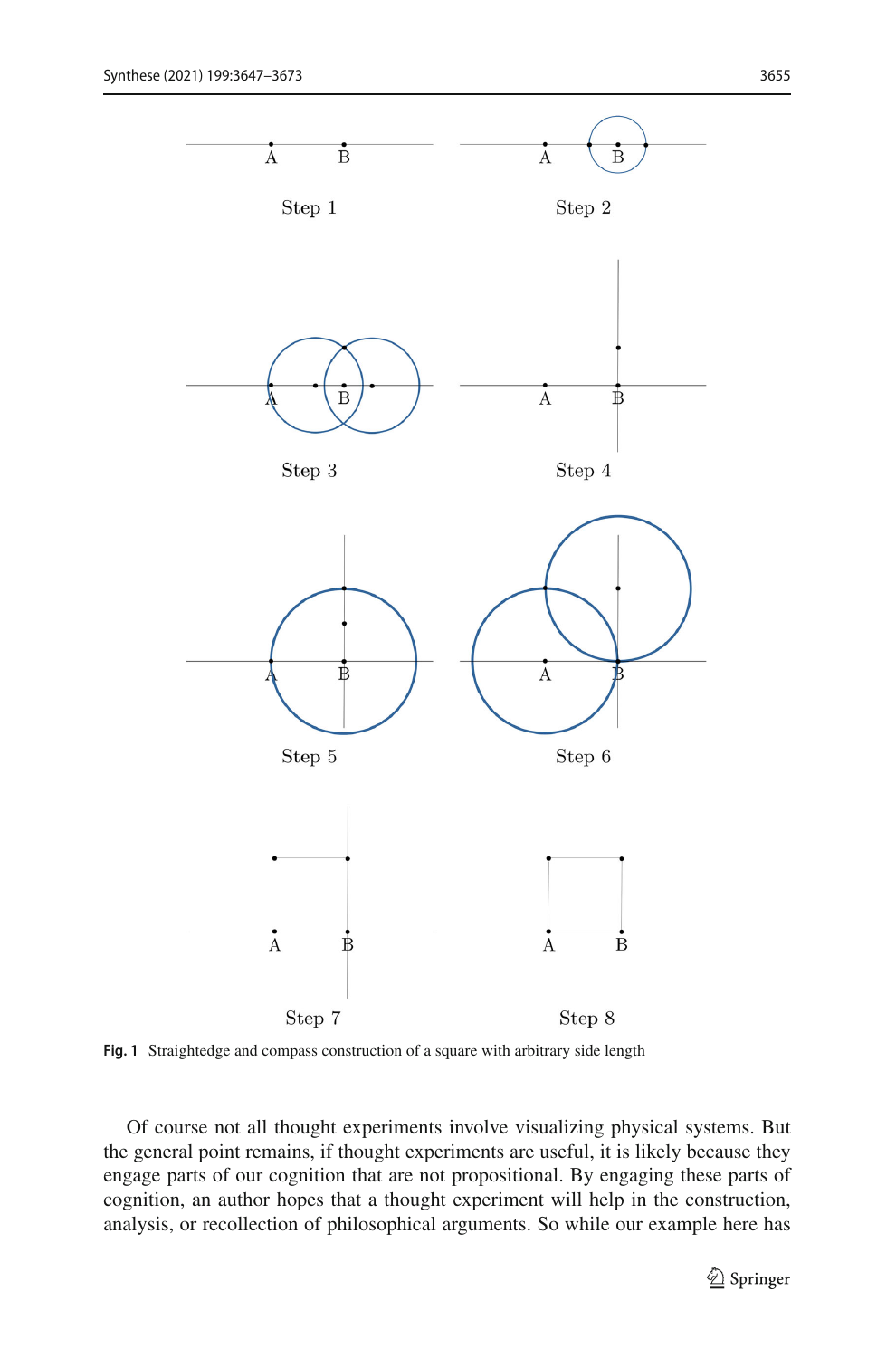<span id="page-9-4"></span>**Fig. 2** A graphical illustration of Rule 110. The focal cell is pictured in the middle of a row of three. Shaded (blue) cells are "on" and unshaded (white) cells are "off." The single cell beneath each row indicates the next state of the focal cell. These eight transition rules fully define how every cell in an arbitrary array of cells evolves over time conditional on the state of its two neighbors. (Color figure online)



focused on the visual aspects of thought experiments, analogous virtues might be found for *some* of the other thought experiments described above.<sup>13</sup>

## <span id="page-9-0"></span>**1.3 Simulations and thought experiments**

We now argue that, when answering a philosophical question requires understanding the *dynamics of social systems*, simulations are better than corresponding philosophical thought experiments. Although we focus on social systems, many of our arguments apply equally well to physical systems involving multiple interacting bodies. To illustrate the usefulness of simulations in achieving the six goals enumerated in Sect. [1.1,](#page-3-0) we offer three examples.<sup>[14](#page-9-2)</sup>

In 2013, the CDC asked polio researchers a very specific counterfactual question: what would have happened in the 2010 polio outbreak in Tajikistan if a larger age range of children had been vaccinated? Three distinct groups tackled the problem by building simulation models. Their simulations addressed the CDC's question with a high level of exactness: each simulation predicted how many additional people would have been saved by greater vaccination. Because human behavior influences how diseases spread, researchers *needed* models to explore social dynamics. The results of one such model is discussed in Wassilak et al[.](#page-26-12) [\(2014\)](#page-26-12), who found that the intervention would have had almost no positive effect on the outbreak, a somewhat counter-intuitive result.

A second famous (and infamous) example comes from an area known as cellular automata[.15](#page-9-3) An old philosophical question is: what is the relationship between the complexity of a whole and the complexity of its parts? While this question can be made precise in many ways, the cellular automata Rule 110 provides a stunning illustration (see Fig. [2\)](#page-9-4).

<span id="page-9-1"></span><sup>&</sup>lt;sup>13</sup> It maybe that some philosophical thought experiments fail because they attempt to engage cognitive processes that we don't have or ones that are unreliable. This will—in effect—be our argument in favor of simulation for social systems that we present in the next section.

<span id="page-9-2"></span><sup>&</sup>lt;sup>14</sup> We have chosen three examples from outside philosophy (or on the boundary between philosophy and other sciences) because we think the critical distance from philosophical problems will better illustrate our point to a philosophical audience. We could have chosen any of a number of wonderful philosophical simulations.

<span id="page-9-3"></span><sup>&</sup>lt;sup>15</sup> Cellular automata lie on the boundary between computer simulation and mathematical modeling. This particular result was subject to a lawsuit regarding intellectual property, which has made it famous in two ways.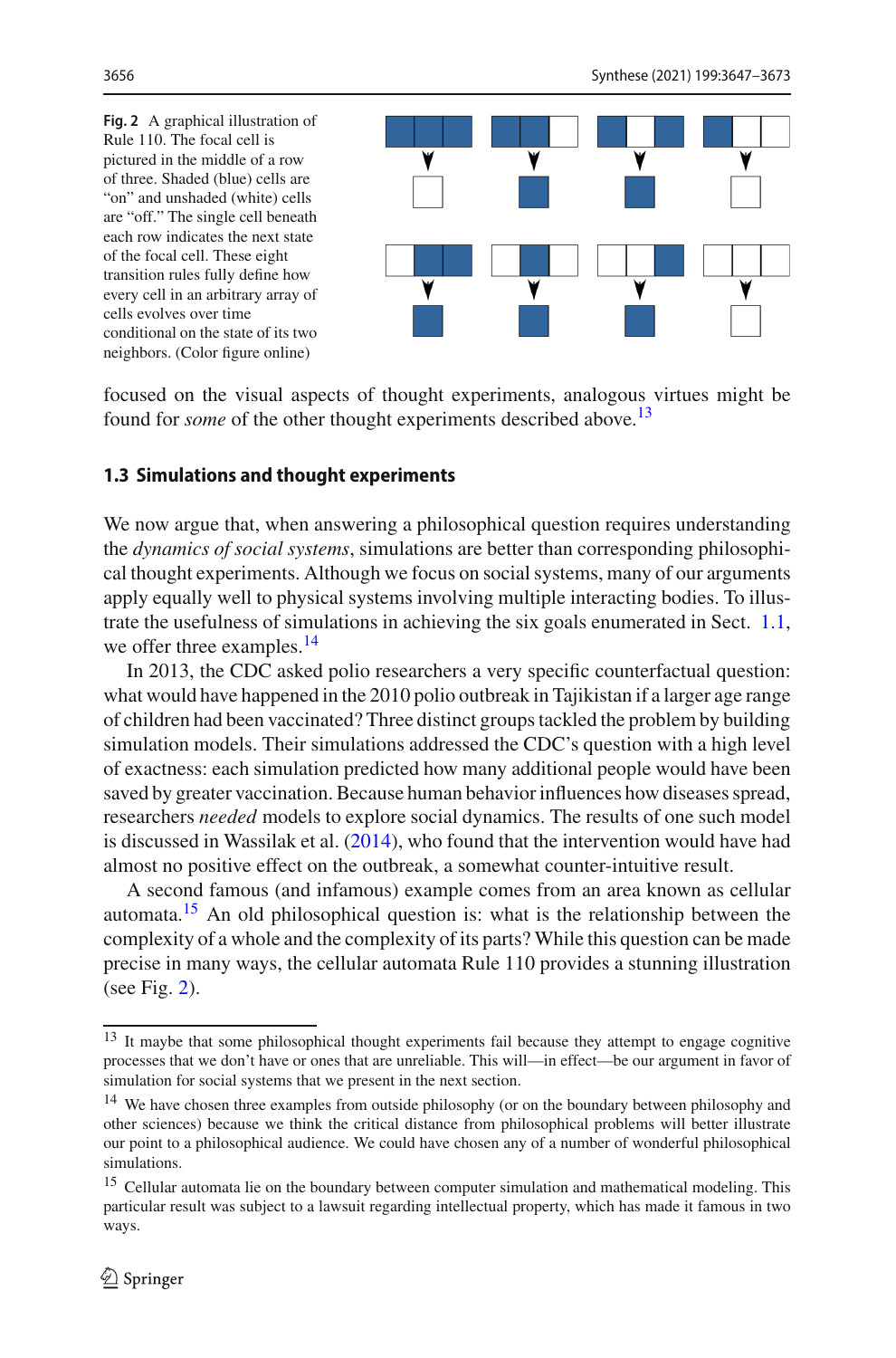

**Fig. 3** An illustration of the starting and final state for a particular instance of the Schelling model. Here there are two types of agents, black and grey. Each agent will be unhappy if her type represents less than one-third of her neighbors and will move. These preferences lead to a highly segregated society where people are, on average, similar to three-quarters of their neighbors

<span id="page-10-1"></span>Imagine a collection of cells, arranged in a line. Each cell has two states: on and off. There is a common clock, and with each tick, each cell updates its state based on the state of each of its neighbors (the cells on the immediate right and left). There are many rules that could govern the transition from one state to another, and Rule 110 is one such rule. There is nothing intuitively appealing about the rule, but it has one extremely important property: it is Turing complete (Coo[k](#page-24-25) [2004\)](#page-24-25). That means that any computer program, no matter how complicated, could be implemented using a line of sufficiently many cells programmed to follow Rule 110. This shows it is possible to get almost arbitrary complexity out of something incredibly simple.

Rule 110 represents both purposes two and three of our enumeration: exploring the conceptual space by showing the connection between the simplicity of parts and the complexity of aggregate behavior.

Our final example is a famous model attributed to Schellin[g](#page-25-25)  $(1971)$  $(1971)$ .<sup>[16](#page-10-0)</sup> The causes of segregation in modern cities are legion and well known. Institutional, explicit, and implicit discrimination make it impossible for people of certain races, nationalities, or religions to live in certain parts of a city. Once established, homogeneous neighborhoods often stay that way, and even once some of the more overt mechanisms are removed, segregation remains.

Schelling suggested another possible cause: perhaps a slight preference about the race of one's neighbors could also produce large-scale segregation. He imagined individuals arranged on a checker board, who would move if they were among a minority (e.g. less than 33%) in their neighborhood. Allowing time for relocation, this model produces large-scale segregation without any of the overt discrimination that features in the history of most cities (see Fig. [3\)](#page-10-1). This shows that there might be important causes of segregation, that may be far more difficult to fight, than the institutional ones that feature so prominently.

Schelling's model achieves several of the goals outlined above. It identifies an important, possible cause of a critically important phenomena. It does so by exploring

<span id="page-10-0"></span><sup>&</sup>lt;sup>16</sup> Schelling w[a](#page-25-26)s anticipated in some ways by Sakoda [\(1971](#page-25-26)). For a complete discussio[n](#page-24-26) see Hegselmann [\(2017](#page-24-26)). Given that this model is universally known as Schelling's model, we will follow the convention of attributing it to Schelling.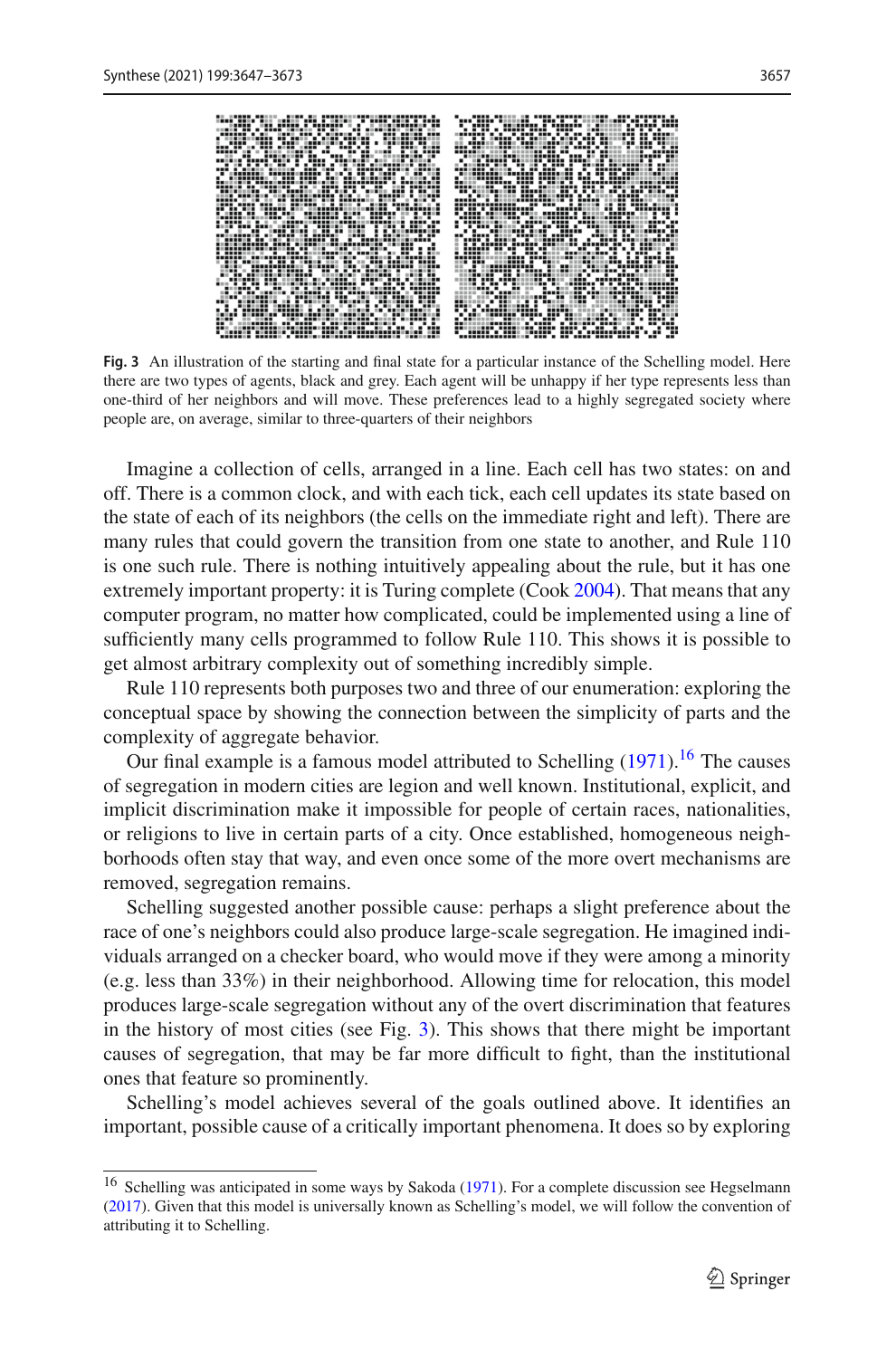a certain type of counterfactual—where there is no explicit discriminatory policy regarding a complex social system.

Of course, we could go on. The social sciences are replete with examples of mathematical models and simulations achieving these various ends. But why do we think simulations are more reliable when social dynamics are concerned? Thought experiments, some argue, are successful in part because they require us to visualize a situation or event. Because some mental images are (i) easy to remember, (ii) surveyable, and (iii) manipulable (because they omit and distort), thought experiments might be effective tools for exploring the logical relationships among various philosophical and scientific principles. Further, mental images might also encode implicit, non-propositional knowledge that would be nearly impossible to use otherwise.

But, when thought experiments concern social systems, there is good reason to suspect our imagination is much less reliable. Social systems are complex in several ways that mechanical systems are not.<sup>17</sup>

Imagined social systems often contain more interacting agents than imagined physical ones. Kant asks us to imagine a society filled of people breaking promises, whereas Galileo asks us to imagine a single ball and plane. Further, the complexity and number of variables in imagined social systems is typically larger than that of mechanical systems; Galileo asks us to consider only the shape, weight, and speed of objects; Kant asks to consider the beliefs, desires, intentions, etc. of people.

Thought experiments about social *dynamics* are even more complicated. Equations governing the motion of mechanical objects are often geometrically representable (and so visualizable); the dynamical laws of social systems are typically not. Basic mechanical systems are more-or-less deterministic; most social systems are probabilistic.

Finally, our "implicit knowledge" of social systems is often not knowledge at all. Mach argues that our experience provides us with a wealth of mechanical knowledge, but his argument (if successful at all) relies on the fact that physical laws are constant across space and time. Our personal experience of the physical world, therefore, can be used to make inferences about the mechanics of objects at different times and places, and under conditions we have not encountered. But social norms vary widely around the world and across time; there's no reason to expect our local and recent experiences will help us understand the dynamics of societies with different norms, environments, and histories.

A surprising, clear illustration of this problem is provided by Wagne[r](#page-26-13) [\(2012](#page-26-13)). Although he does not describe it this way, Wagner's model provides a beautiful test bed for Coady's thought experiment. Imagine an alien species arrives. Since we have no language in common, we must learn to communicate with them about some matter of grave importance. To start let's suppose that we have a reoccurring interaction with the aliens where we are trying to develop a language with only two simple words, "true" or "false." We display some visual fact about the universe to the aliens and they respond with one of two prespecified words. We must come to learn which of those two words means "true" and which means "false."

<span id="page-11-0"></span><sup>&</sup>lt;sup>17</sup> An anonymous referee points out that we say of "mechanical systems" is true of inclined planes but not of clouds and other complex physical systems. We agree, and the difference between clouds and planes provides further support for our argument: no contemporary scientist thinks it is reasonable to predict the behavior of clouds without computer simulations.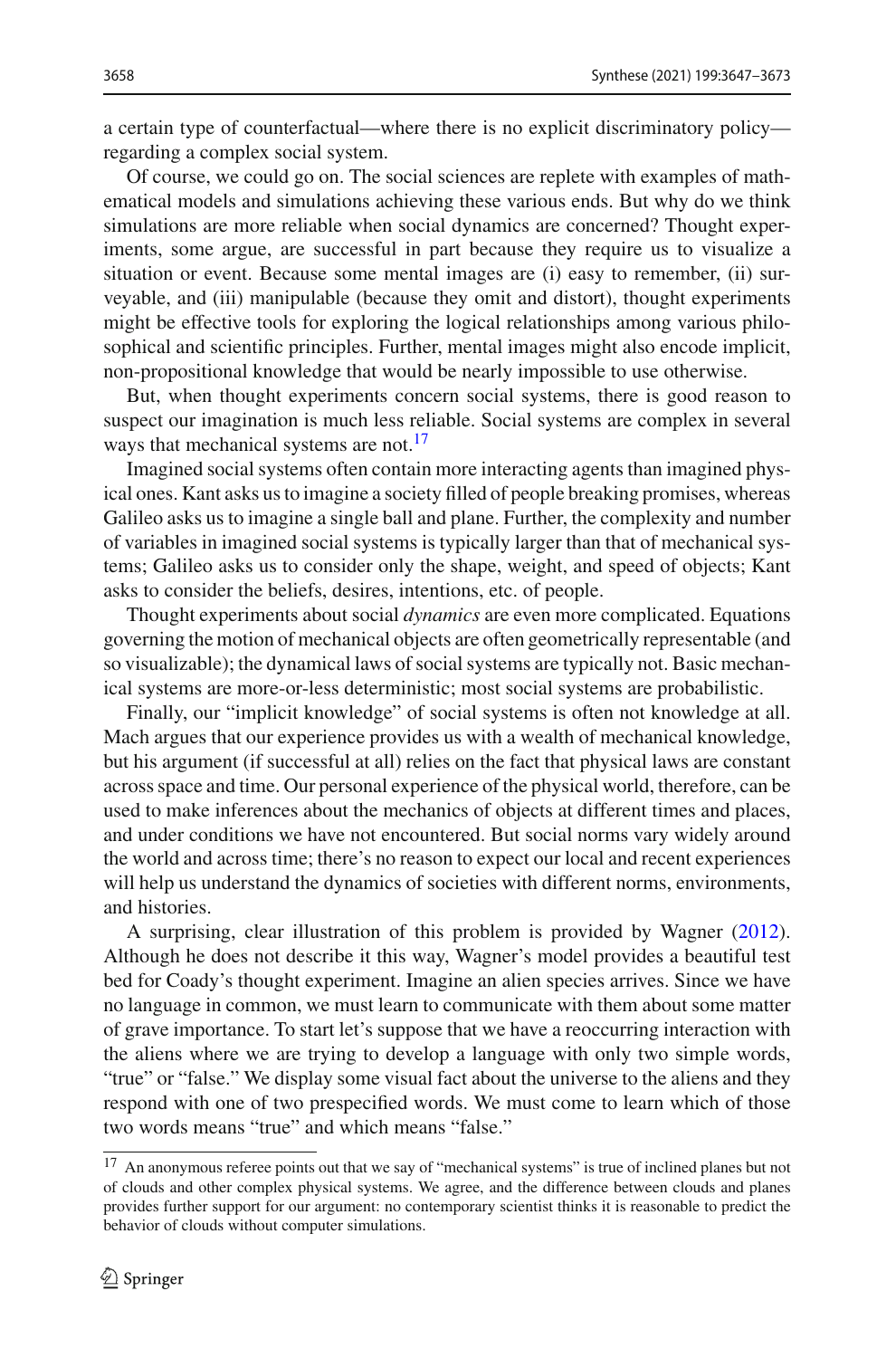So far this describes a very simple version of the signaling game invented by Lewi[s](#page-25-17) [\(1969\)](#page-25-17). If we suppose that the aliens want to communicate successfully with us and we want to communicate successfully with them, we will evolve to communicate effectively.[18](#page-12-0) But Coady's situation is different: what if they don't want to communicate with us? What if our interests are completely opposed: they want us to believe false things and disbelieve true ones? Could it even be the case that we establish a system of communication with them where we could cogently say "everything they say is false?"

Take a moment and reflect on what you think about this situation, as a test for your intuitions. We already know what Coady's are. Have you decided? In the case with two predicates—"true" and "false"—your intuition was probably right. No meaningful language would exist between us and the aliens.

But what if we change the story in the most minor way? What if we introduce three potential predicates? Maybe now we want to discuss the location of something relative to another and we want to know is it much further away, much closer, or approximately the same distance. And suppose that, again, the aliens want to deceive us in a particular way. When the object is approximately the same distance, they want us to believe its further; when the object is further away, they want us to believe it's closer; and when the object is closer, they want us to believe it's approximately the same distance.<sup>19</sup>

Our intuition was that this small difference would make no difference, no meaningful language would exist. And, in one very strange sense, it's true. But the dynamics were nothing like what we imagined. Wagne[r](#page-26-13) [\(2012](#page-26-13)) shows that, under one model of learning, you have *chaos*.

"Chaos" is a term of art, and Wagner's paper argues that this case meets those conditions. For us, what matters is that the aliens will deceive us for a while, but then we will catch on, and then things will change again. But what's important about chaos is that those change points are completely unpredictable, even in theory. If you have the slightest error in your understanding of the current state of communication, you will be unable to predict whether or not the aliens or the humans will have the upper hand after some amount of time. Lest one think that Wagner's model is unusual, chaotic systems have been found in the study of other philosophically significant systems like the Prisoner's dilemma (Glance and Huberma[n](#page-24-27) [1993;](#page-24-27) Nowak and Ma[y](#page-25-27) [1992](#page-25-27); Suzuki and Akiyam[a](#page-25-28) [2008\)](#page-25-28).

Notice how shockingly simple Wagner's social system is. There are only two homogeneous groups: humans and aliens. They communicate using only three predicates. Yet the system is*in principle* unpredictable. Why expect that our intuitions are reliable for states of anarchy, like those imagined by Hobbes? Or for the dynamics of complex languages, like those imagined by Kant?

<span id="page-12-0"></span><sup>&</sup>lt;sup>18</sup> There are many details that our short description leaves out. For one form of social learning, modeled by the replicator dynamics, this was first shown by simulation by Skyrm[s](#page-25-1) [\(1996](#page-25-1)) and then by more general mathematical p[r](#page-24-28)oof by Huttegger [\(2007\)](#page-24-28). For another model of learning called reinforcement learning, simulations are first discussed in Skyrm[s](#page-25-29) [\(2006](#page-25-29)) and mathematical proofs by Argiento et al[.](#page-23-18) [\(2009](#page-23-18)). Of course there are other ways to model individual learning, some have been discussed others not (for a somewhat dated survey, see Huttegger and Zollma[n](#page-25-30) [2011\)](#page-25-30).

<span id="page-12-1"></span><sup>&</sup>lt;sup>19</sup> This is sometimes called cyclic dominance, and has a familiar structure from the children's game Rock-Paper-Scissors. If you played a lot of Rock-Paper-Scissors as a child, don't dismay, it turns out to be critical in evolutionary game theory (Szolnoki et al[.](#page-26-14) [2014\)](#page-26-14).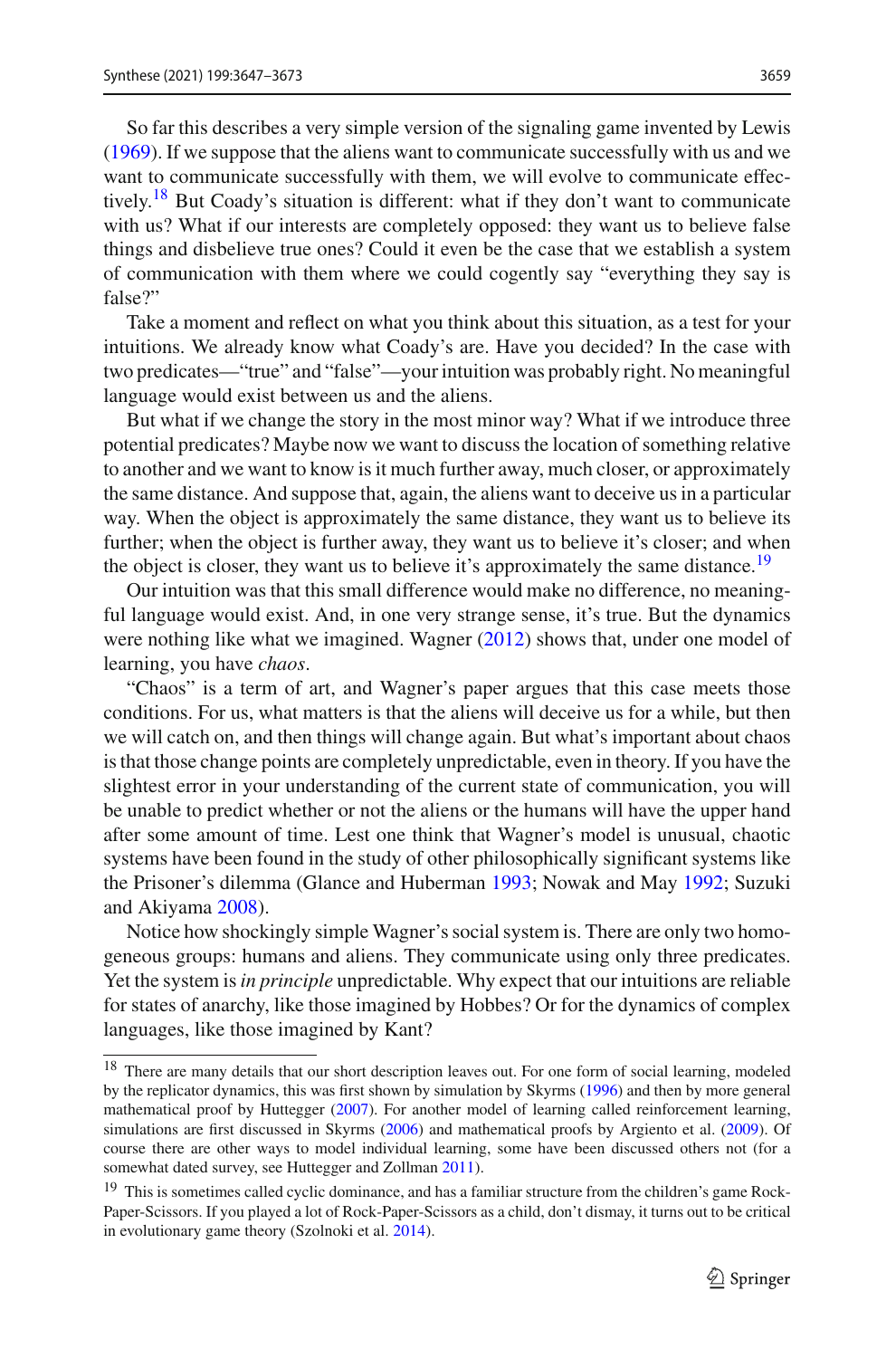When complex social systems are at issue, simulations can be used to overcome these deficiencies of thought experiments. Simulations can be used to track the interactions of thousands of agents whose many features are governed by complex probabilistic laws. Purportedly "implicit knowledge" might likewise be encoded into a simulation, but unlike a thought experiment, one's "knowledge" is made *explicit* and *public*. It is, therefore, capable of being criticized, refined, and altered not only by the modeler but also by those who want to interpret the modeler's results and use them for their own purposes.

Computational models also inherit many of the virtues of thought experiments. To be of any use, computational models must omit features of the target system they represent; they often contain idealizations and distortions as well. And omissions, idealizations, and distortions in computational models have the same benefits they do when incorporated as parts of thought experiments. They allow one to isolate the important variables in explaining a social phenomenon; to explore whether the spread of a norm or the evolution of a particular behavior is *possible* under particular circumstances, etc.

Simulations are also "manipulable" like thought experiments. Just as details of thought experiments can be changed to test the robustness of a conclusion or the relationship between assumptions and conclusions, so can the code of model be updated and altered to check for robustness.

Finally, simulations of social systems are sometimes *visualizable*, even when a corresponding thought experiment would produce no concrete mental image. By rendering the agents and their properties in particular ways, simulations can make complex patterns—and dynamics in particular—available to the eye in a way that a thought experiment might not.

In short, for purposes of our argument, we grant that some thought experiments allow us to access *some types* of implicit, non-propositional knowledge. We also grant that such knowledge might not be incorporated into computational models. But those two admissions do not entail that thought experiments should be preferred, in all cases, to simulations. Why? We have argued that humans often do not have reliable implicit, non-propositional knowledge of social dynamics—or that such knowledge can be reliably distinguished from mere opinion and prejudice—and we have argued that simulations inherit many of the virtues of reliable thought experiments in precisely these circumstances.

#### <span id="page-13-0"></span>**1.4 When should a method become a core part of philosophy?**

Even if simulations are better than thought experiments for achieving some philosophical ends, do the philosophical ends justify the computational means?

Neither ethical nor practical concerns speak against simulation. Typically the opposite is true. Like thought experiments, simulations can substitute for real experiments that are unethical, costly, or impractical. Given that philosophical thought experiments often involve remote conceptual possibilities and ethically grey scenarios, simulations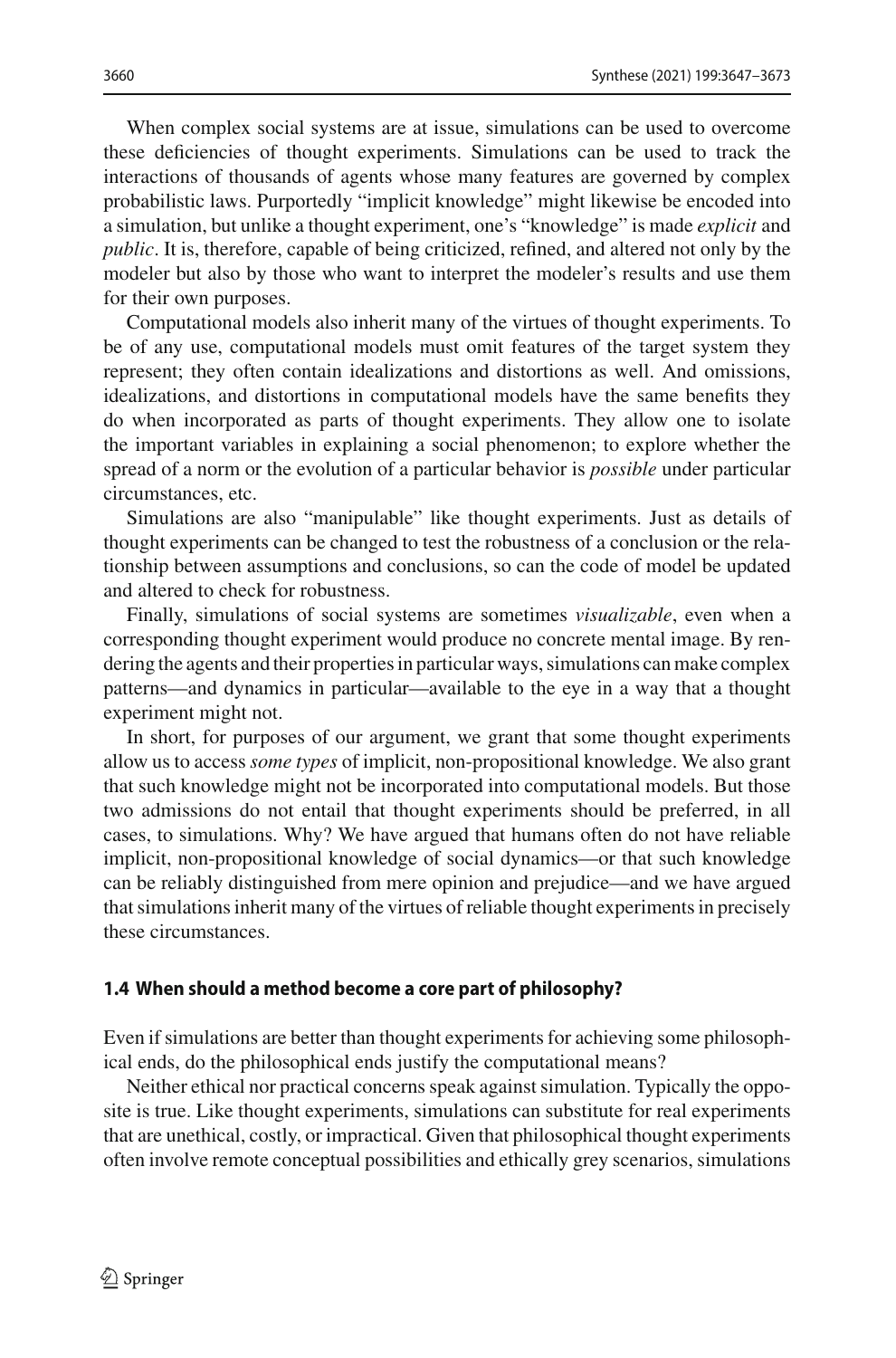seem like an ideal way of exploring the social dynamics that philosophers would otherwise need to speculate about. $20$ 

But perhaps philosophers should leave model-building to scientists and engineers. Understanding climate models is obviously important for some ethicists and philosophers of science. But that doesn't mean that ethicists ought to learn how to construct climate models. A division of labor is necessary.

Unfortunately, unlike empirical research on climate change, certain philosophical questions are simply not being addressed by scientists. Further, a complete division of labor is typically impossible. Climate change ethicists need more than a passing familiarity with climate models. In general, to answer many philosophical questions, we philosophers might need to be able to manipulate existing models developed by scientists. Finally, if *all philosophers* lacked the ability to develop computational models, our community would be unable to interpret and evaluate scientific models that are relevant to our own work.

The last point clarifies why we've claimed only that the philosophical *community* should contain modelers. We do not claim that all philosophers should be modelers, even in cases in which models are indispensable. Societies need doctors, but no particular person must be a doctor. Similarly, philosophy needs computational modelers, but not all philosophers must be computational modelers. In fact, both empirical work and theory—including theoretical models developed by philosophers—suggest that philosophy benefits from a *diversity* of research approaches. One reason is that simulations and thought experiments are unreliable in different ways. Thus, philosophers, we think, should use both methods so as to discover and avoid errors associated with each method, in the same way that two scientific methods might be used to estimate a quantity, even if one is believed to be more accurate in the case at hand.

Finally, critics might grant simulation is a fine research method but not a *philosophical* one. "Simulation is just not philosophy," one might say. Such a critic either confuses a descriptive for a normative claim or begs the question entirely. We grant that, historically, computer simulation *has* been rare in philosophy (as it has been in every field!). Our thesis concerns methods that philosophers *ought* to use more often. And to baldly assert that "Simulation *ought not* be considered philosophy" is just to beg the question.

# **2 Simulations and philosophical habits of mind**

We now argue that modeling and programming foster philosophical habits of mind. This argument is distinct from that in Sect. [1](#page-2-1) which focused on how a philosophical argument might benefit from including simulation models as part of the argument. In this section, we argue that *modelers* benefit from developing and programming computational models, *even if their models are never read by others*. Just as many philosophers sketch their arguments in logical or pseudo-logical notation to check

<span id="page-14-0"></span><sup>20</sup> This is not to say there are no ethical questions about conducting thought experiments or simulations. Like any form of research there are important ethical questions about fraud, transparency, inductive risk, etc.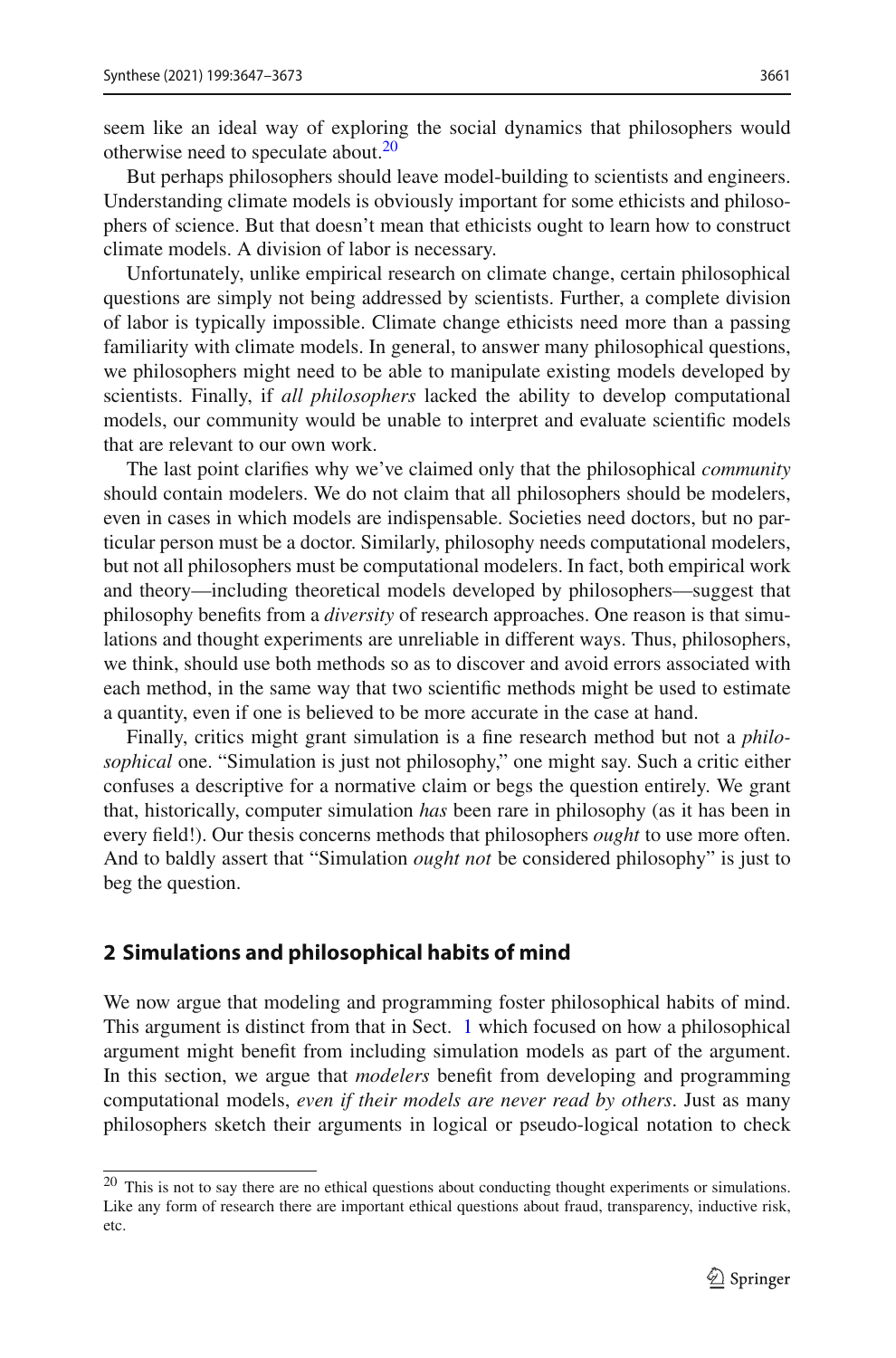for validity, developing a simulation can force one to uncover hidden assumptions or ambiguities that would go unnoticed without such an exercise.

Many of the skills that modelers develop, we believe, correspond to the five uses of models and thought experiments we focused on in the previous section. That is, if our arguments in the previous sections were successful, then modelers should (just as readers who assess philosophical arguments containing models) become more successful at justifying counterfactual claims, exploring logical relationships among philosophical theses, developing concrete descriptions of "possibility spaces", distinguishing explanatory reasons, and exploring the dynamics of social and physical systems. Thus, in this section, we focus on two additional philosophical skills that, we think, are especially advanced by devising and programming models, namely, the skills of (i) identifying implicit assumptions in arguments and (ii) disambiguating claims and distinguishing concepts. We then argue that the benefits of modeling typically outweigh the harms and that no other method is known to be as effective in acquiring some philosophical skills.

We take inspiration from one of Josh Epstein's arguments to the social science community:

The first question that arises frequently – sometimes innocently and sometimes not – is simply, "Why model?" …my favorite retort is, "You are a modeler." Anyone who ventures a projection, or imagines how a social dynamic – an epidemic, war, or migration – would unfold is running some model.

But typically, it is an implicit model in which the assumptions are hidden, their internal consistency is untested, their logical consequences are unknown, and their relation to data is unknown. But, when you close your eyes and imagine an epidemic spreading, or any other social dynamic, you are running some model or other. It is just an implicit model that you haven't written down (Epstei[n](#page-24-29) [2008\)](#page-24-29).

Ultimately, our argument rests on an empirical assumption, namely, that constructing computational models helps one acquire certain philosophical skills. We admit that our evidence for the premise is derived from personal experience and untested (but plausible) causal hypotheses. As modelers, we have ample first-hand experience of cases in which developing a model has clarified our own thinking and suggested fruitful paths for research. As teachers, we have seen students' philosophical thinking improve by developing computational models. $^{21}$  $^{21}$  $^{21}$ 

<span id="page-15-0"></span> $21$  One can, and should, develop tests for our empirical premise. But as an argumentative matter, it is worth noting that philosophers accept the efficacy of philosophical training on the basis of equally weak evidence. Relatively little empirical research compares the effect of traditional philosophical training with that of training in other disciplines (e.g., in economics or mathematics). So it's also an empirical question whether teaching other core philosophical methods—like thought experiments—is the best way of teaching one to do philosophy.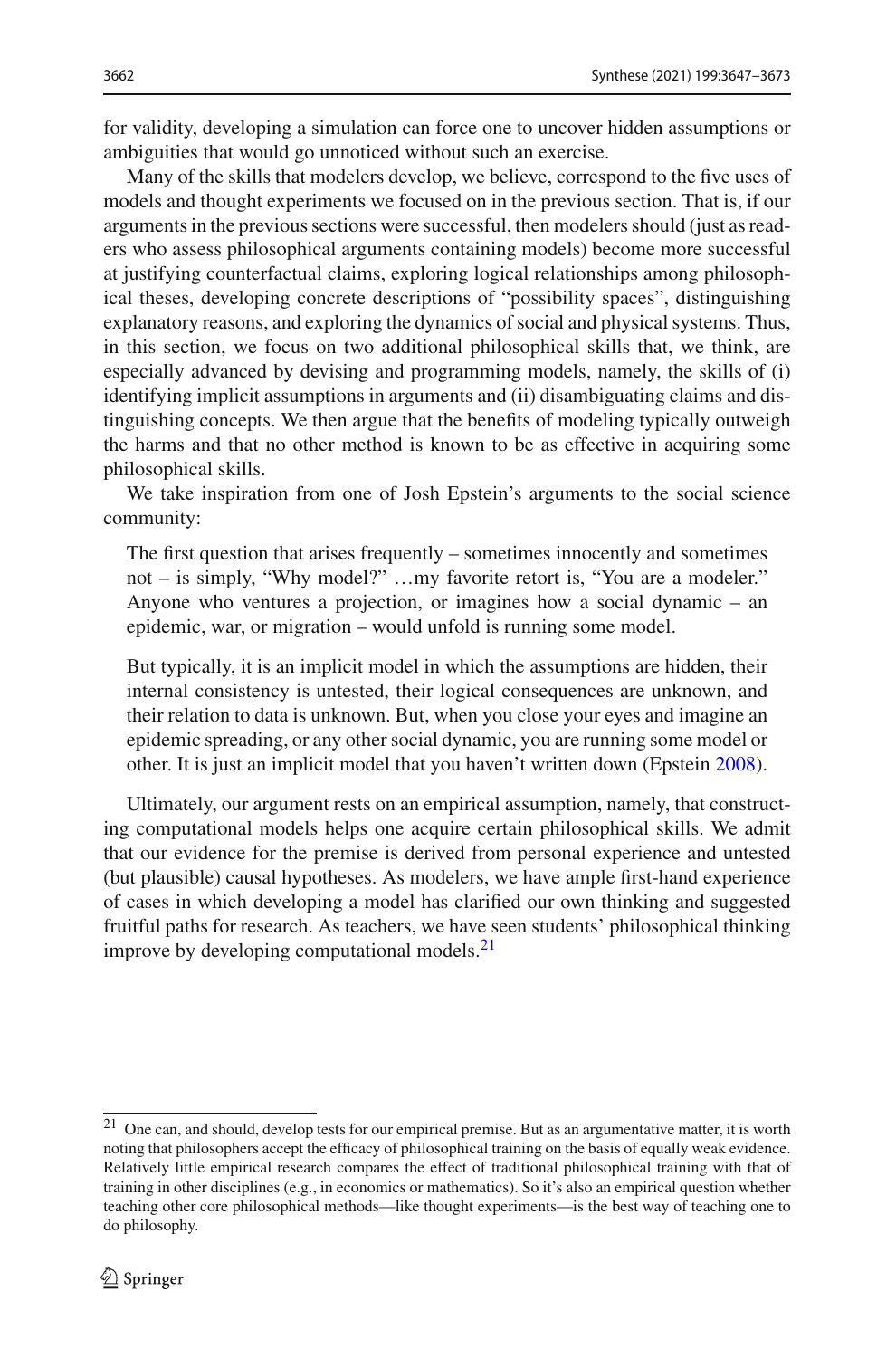#### **2.1 Simulations promote real thinking**

We now explain why, when investigating social dynamics, developing computational models helps the modeler practice (i) identifying implicit assumptions in arguments and (ii) disambiguating claims and distinguishing concepts.<sup>22</sup>

Let's start with the ability to identify implicit assumptions. Again, consider Kant's claim that we would stop taking promises seriously if everyone broke promises when convenient. If a philosopher were to develop a simulation model, they must ask and answer many more questions. To examine Kant's claim, a modeler must *represent* (a) actions like making, breaking, and keeping promises, (b) properties of agents, such as their beliefs (e.g., about how likely various people are to break promises) and their interests (so we can know what it means for breaking a promise to be "convenient" or in the agent's self interest), and (c) relationships among agents (e.g., with whom do agents most frequently communicate? Are some agents more likely to need to make promises and others more likely to need to decide whether to accept or deny promises?). Even at this early stage, the modeler is forced to ask questions that Kant simply never asks: should we represent beliefs by binary variables (Tom is reliable vs. not), qualitatively scaled items (e.g., Tom is very reliable, somewhat reliable, somewhat unreliable, etc.), or numerical variables (e.g., Tom's reports are true  $x\%$  of the time)? What does it mean for an act to be in the agent's best interest? For example, is "best interest" captured by some expected utility model, a maximin principle, or something else entirely?

As these representational choices are made, a modeler is also forced to make *dynamical* assumptions: how do agents' beliefs, interests, and behaviors change over time? Here, again, the modeler must ask questions that Kant does not. What information do agents*learn* when a promise is broken? For instance, if Tom breaks a promise to Sally, does Sally learn so? Do others learn of that broken promise? If so, who? How much do people *remember*? How is an agent's behavior a function of her beliefs and desires? In short, a modeler is forced to answer dozens of questions that casual consideration of Kant's thought experiment would not require one to answer.

One might stop at this point and say: "these questions are irrelevant, Kant's claim doesn't depend on these." But how can we know without developing a model? Sur-prising results depend on very subtle assumptions about how people learn.<sup>[23](#page-16-1)</sup>

Anyone who develops an explicit mathematical model (computational or not) of Kant's thought experiment should answer questions like the ones we've posed. But we suspect that trying to *program* a model makes the questions especially forceful. The reason is fairly simple: you can't hide assumptions from a computer. A computer doesn't know what your variables are supposed to represent. It won't draw semantic inferences from the names you use for variables. For instance, a computer won't assume a variable called "belief" represents something propositional. Further, a computer doesn't know what types of standard assumptions are made about belief updating or rational choice.

<span id="page-16-0"></span><sup>&</sup>lt;sup>22</sup> We are [n](#page-26-9)ot the first to notice the virtues of modeling a practice for the philosopher. Williamson [\(2017](#page-26-9), [2018\)](#page-26-10) also suggests that devising and manipulating models helps to instill important philosophical habits.

<span id="page-16-1"></span><sup>&</sup>lt;sup>23</sup> These issues show up in philosophy where different assumptions about how individuals learn can have interesting implications on evolution of communication in Lewis signaling games (Barrett and Zollma[n](#page-23-19) [2009;](#page-23-19) Huttegger et al[.](#page-25-9) [2010](#page-25-9); Skyrm[s](#page-25-3) [2010](#page-25-3)).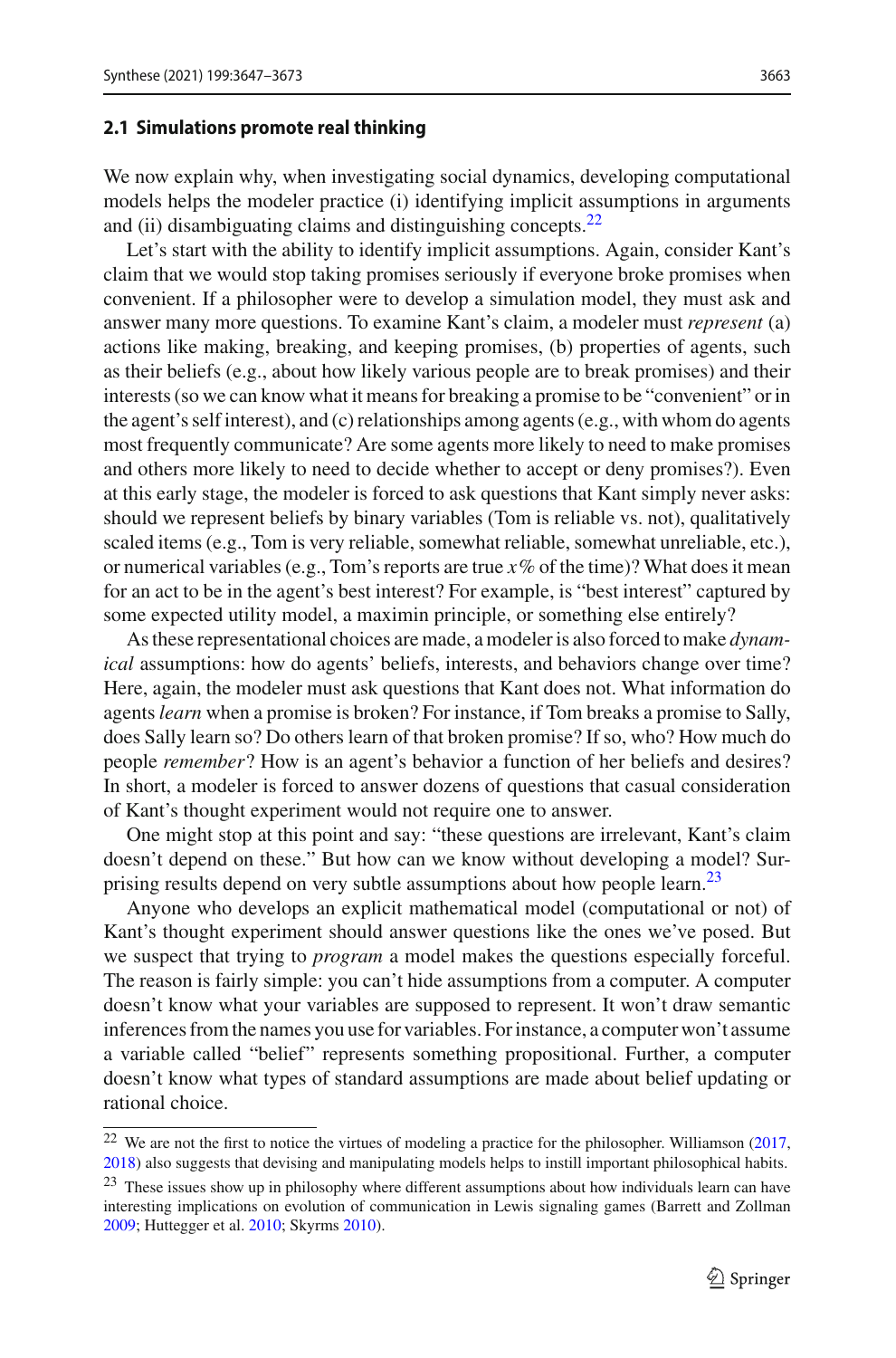Contemplating how to create a *computational* model of Kant's thought experiment, in short, forces one to identify the implicit assumptions about the nature of belief, rationality, social interaction, and so on, that Kant makes to reach the conclusion that promise-keeping would cease to exist in a world in which breaking promises "when convenient" was universal. In identifying those implicit assumptions, a modeler is then forced to draw distinctions (e.g., between different representations of belief) that a reader who engages with Kant's original text would not make.<sup>24</sup>

Of course, some choices made by the modeler will be arbitrary. In fact, every modeling assumption she might consider could be unrealistic. What is important is that, in constructing a model, she recognizes that various psychological, sociological, etc. assumptions are necessary *for any argument whatsoever*, even those that *purport* not to rely on modeling assumptions. To paraphrase Epstein, Kant was running some model or other. It's just not one that he wrote down.

## **2.2 Tradeoffs: skills versus bad habits**

In devising and programming computational models, philosophers develop, practice, and hone their philosophical abilities. But does it follow that, ceteris paribus, philosophers should devise and program computational models?

As we discussed in Sect. [1.4,](#page-13-0) devising and programming computational models is not normally unethical, costly, or impractical. And although it's plausible that there are other methods that might help one hone one's philosophical abilities more effectively, we don't know of one more effective for philosophical questions involving social dynamics.

Nonetheless, one might worry that the intellectual benefits of computational modeling are outweighed by the bad habits it encourages. Some modelers, we hypothesize, might adopt non-robust assumptions for the sake of running a simulation of some type. Other modelers might adopt implausible assumptions simply because a particular pro-gramming language (e.g., NetLogo) makes those assumptions easy to implement.<sup>[25](#page-17-1)</sup> By itself, adopting false or implausible assumptions is not a sin, for reasons we will discuss below. But becoming confident in the conclusions drawn from models constructed in these ways—or a collection of models sharing similar implausible assumptions—is a problem.

We grant that unreflective modeling can encourage some bad habits. But we remind the reader: *consider the alternatives*. The same is true for any method. Unreflective commitment to to a naive philosophical method can engender logically correct, but useless, philosophical argument—as anyone who has taught an undergraduate course can attest. The solution to both problems is not to abandon the method, but rather to

<span id="page-17-0"></span><sup>24</sup> During this process of identifying and disambiguating assumptions, a modeler is naturally led, just as a reader of such a model might be, to question whether the assumptions necessary for Kant's argument are reasonable and whether Kant's conclusion would follow from slightly different assumptions about how agents are represented and how their properties change. This later process is called "robustness" testing and in a frequent task completed by modelers in scientific domains (Odenbaugh and Alexandrov[a](#page-25-31) [2011;](#page-25-31) Weisberg [2006](#page-26-15)).

<span id="page-17-1"></span><sup>&</sup>lt;sup>25</sup> This point has been made explicitly by the philosopher and modeler, Jason McKenzie Alexander in talks and personal conversation.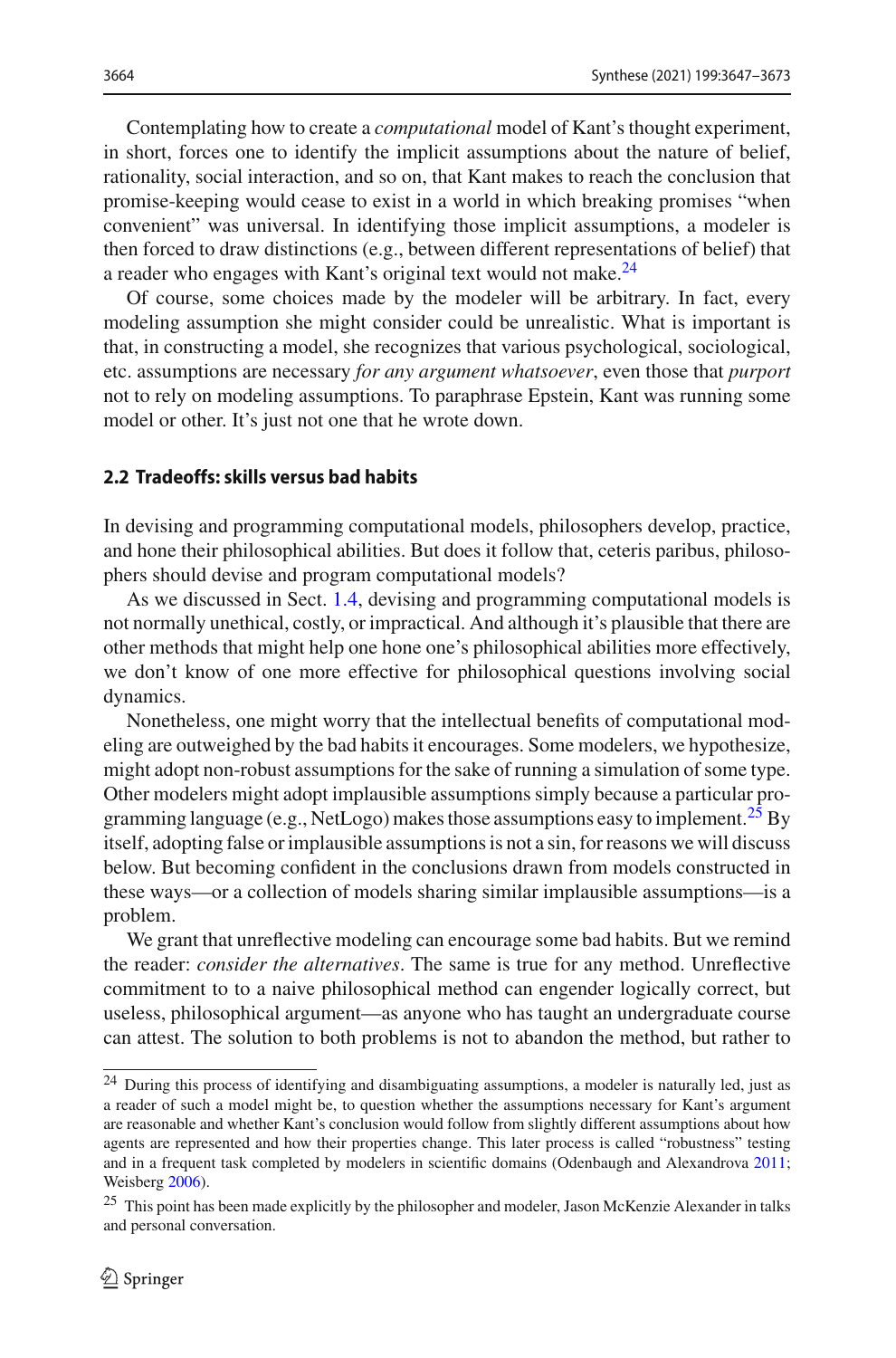improve it and make the practitioner understand the limitations of their own research strategies.

Avoiding intellectual vice, whether those encouraged by modeling or more traditional philosophical methods, requires training and diligence. Just as we think philosophers can learn to avoid the above sins of demands for rigor, we think modelers can learn to express greater modesty when the best models are unfit for the desired purposes.

# **3 Objections**

Before addressing objections, we note that simulation is now indispensable in science, from physics, to climate science and geology, to biology and social sciences. Without simulations there could be no modern science.  $^{26}$  $^{26}$  $^{26}$  For this reason, some objections to modeling in philosophy would be equally applicable to scientific uses of computer simulation modeling. We're not suggesting that philosophers should just "trust the scientists." There are bad simulations in the sciences as well. But we urge the reader to consider the following: if an objection attacks the epistemic benefit of all computer simulations, the philosopher must be prepared to dispense with an enormous amount of successful scientific practice.

# **3.1 Your model is false**

One might object, "your model is false" or "Your assumption that  $X$  is false."<sup>27</sup> Yes, we know. The important question is, "Do the false assumptions undermine the model's intended *purpose*?"

Consider again the uses of thought experiments and simulations that we discussed above. Some simulations, like thought experiments, are intended to show that a particular event, phenomenon, or dynamics is *possible*. For example, signaling games are often used to show how organisms might develop complex patterns of communication using only extremely simple learning strategies. The goal of such models is not to show that, for example, vervet monkeys *did* evolve to produce alarm calls in a particular way, but rather, that scientists might not need to postulate complex mental states in order to explain the development of a primitive language. Similar remarks apply to

<span id="page-18-0"></span><sup>26</sup> For philosophers of science, simulations raise many interesting epistemological questions. How can simulations tell us something about the real world? What distinguishes good simulations from bad ones? Are simulations always replaceable by some sort of analytic model? See (Downe[s](#page-24-30) [2021;](#page-24-30) Winsber[g](#page-26-16) [2010;](#page-26-16) Weisberg [2013](#page-26-17)) for many of the issues.

<span id="page-18-1"></span><sup>&</sup>lt;sup>27</sup> One of us once discussed a mathematical model from economics with a political philosopher, who remarked that the model couldn't possibly be relevant to their philosophical work. In philosophy, the political philosopher said, we are concerned with valid arguments with true premises. Since the model made false assumptions, it could not be part of an argument with true premises. This view of modeling is a natural consequence of the logical picture of modeling that accompanied the semantic view of theories in philosophy of science. Along with most contemporary philosophers of science, we believe this way of viewing modeling is the result of an equivocation of the way "model" is used in logic and in the various sciences (Downe[s](#page-24-31) [1992](#page-24-31); Weisber[g](#page-26-17) [2013](#page-26-17)). This objection can also be mistakenly raised in scientific contexts as well (Waldherr and Wijerman[s](#page-26-18) [2013](#page-26-18)).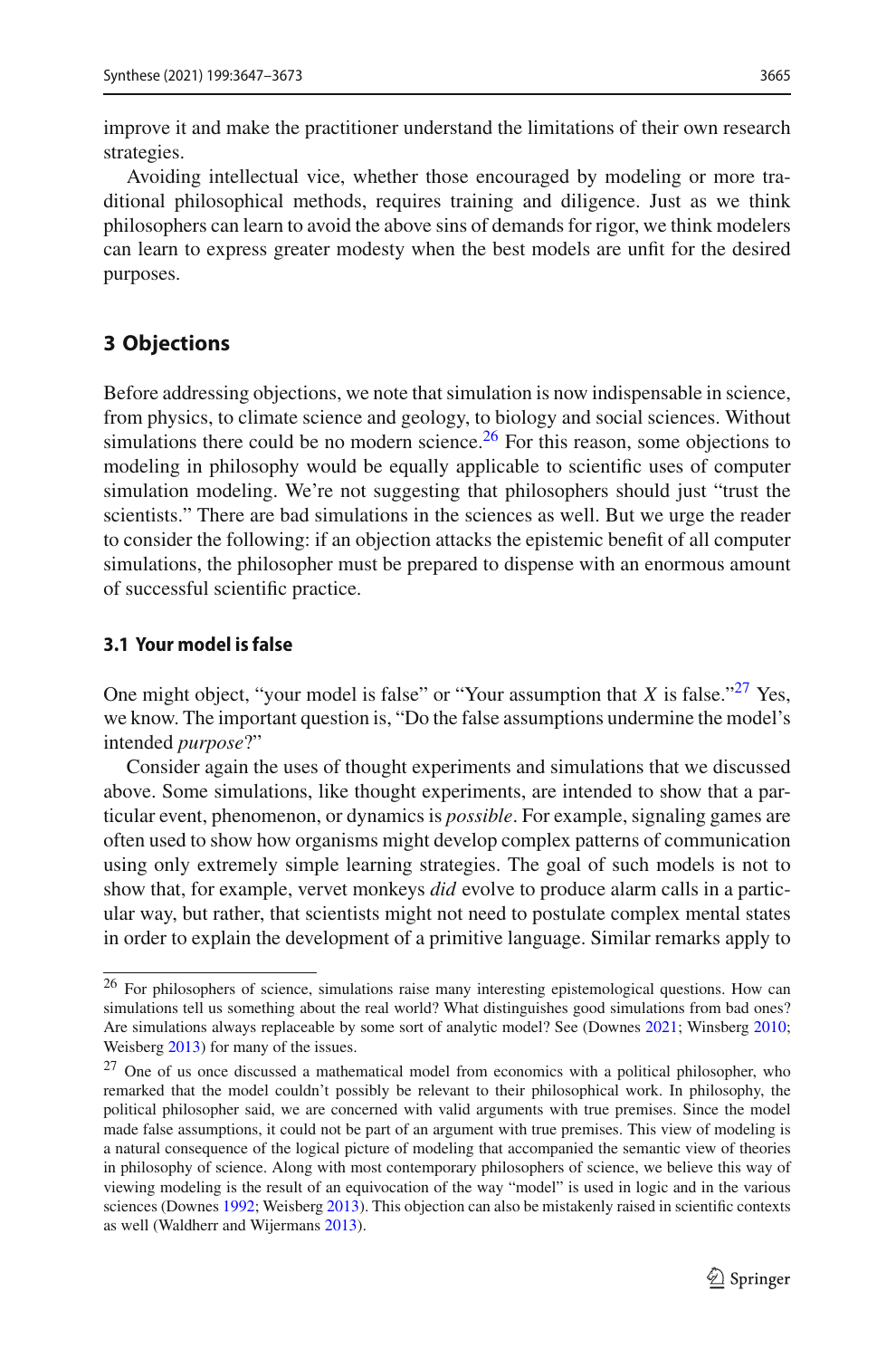models used to show how self-interested organisms might develop cooperative norms, even if such organisms frequently find themselves in competitive situations. Models intended to illustrate a conceptual possibility (e.g., to provide a "how possible" story) need not contain exclusively true assumptions.

Consider a second use of models: to identify important variables or distinctions. Mayo-Wilso[n](#page-25-4) [\(2014\)](#page-25-4), for example, argues that philosophers should consider honest miscommunication and network structure when investigating when testimony is trustworthy. Mayo-Wilson's model is not intended to support a particular policy, but rather, to show that idealizations made in philosophical thought experiments are not harmless: variables that some social epistemologists ignore are often crucial for identifying when to trust others. When models are used in this way, again, it's not essential that all the model's assumptions are true.

The same is true of models that are intended to explore logical relationships among various theses, and in particular, to show that certain widely-held conclusions do not follow from common assumptions. For example, science-policy makers often assume that, as long as scientists are honest and truth-seeking, it is always beneficial to encourage scientists to share their findings and seek out others' work before continuing with their ow[n](#page-26-6) research. Zollman [\(2007](#page-26-6)) shows that might not be the case. Even if one is skeptical about the robustness of Zollman's results (cf. Rosenstock et al[.](#page-25-14) [2017\)](#page-25-14) or thinks Zollman's idealizations are suspect, the model is still of value: it forces a policy-maker to ask the question, "Is there any reason the sharing of information might backfire in the case at hand?" Models intended to show that a conclusion does *not* follow from assumptions need not contain only true assumptions.

Even when a model is used to draw a conclusion *about the world*, however, it is often not fruitful to show that a particular modeling assumption is false. Planets aren't perfect spheres; planes aren't frictionless, and collisions among gas molecules aren't perfectly elastic. But physicists regularly make those assumptions and succeed anyway. We won't try to answer the question of which idealizations are useful (and when). We want only to emphasize the following. Some false assumptions are useful, and others aren't. The use of false assumptions is not *by itself* an objection to modeling practice as a whole.

The gap between a model and the real world is always inductive (Sugde[n](#page-25-32) [2000](#page-25-32)). Good models are like the real world in some respects and unlike it in others. When a model resembles the world in some respects *X*, it will, as a matter of contingent fact, turn out to resemble the world in other ways *Y* . But the correlation between *X* and *Y* is never discoverable *a priori*. So one ought not ask "Are the model's assumptions true?" but rather, "Does the model resemble the world in the relevant respects for the question at hand (Weisber[g](#page-26-17) [2013](#page-26-17); Waldherr and Wijerman[s](#page-26-18) [2013\)](#page-26-18)?"

#### **3.2 Your model isn't validated**

Our critic might grant that false models are often useful. They might object, however, that most models developed by philosophers are not *validated*, i.e., the predictions of the models have not been tested against the real world (Martini and Pint[o](#page-25-33) [2016;](#page-25-33) Thick[e](#page-26-0) [2019\)](#page-26-0). That is, the critic grants that many false models yield reasonable predictions.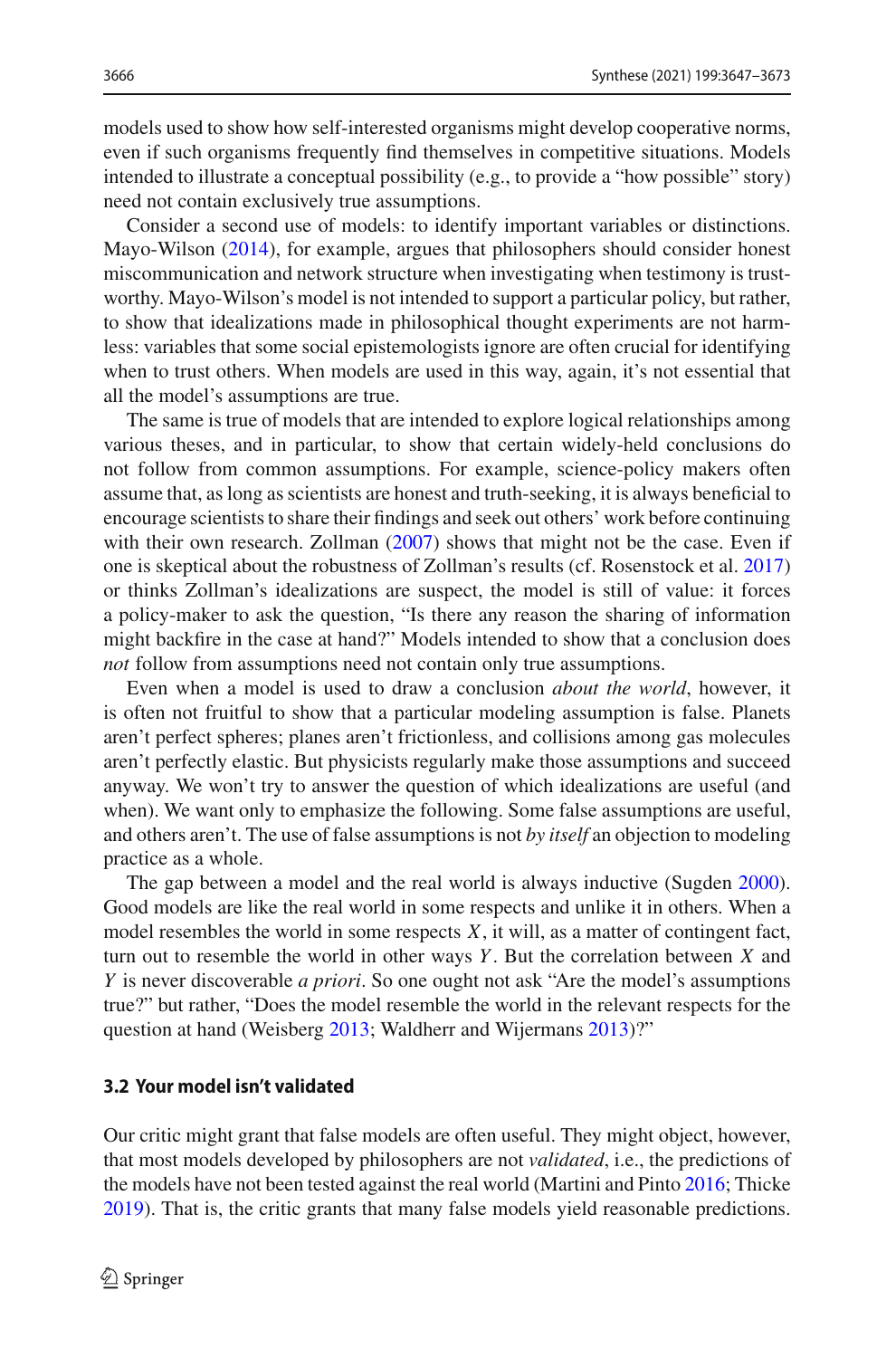For instance, models that describe the planets as point masses are fairly accurate for describing planetary motions over thousands of years. The critic just denies that philosophers' models are useful in this way.

Again, we emphasize that simulations, like thought experiments, have many purposes, and validation just isn't necessary for many of those purposes. For example, to illustrate that certain events or situations are *possible*, it's often not necessary to validate one's model.

Of course, it is important to validate models (when possible) for particular purposes. Validation is extremely important in epidemiology, for example. This is in part why the CDC asked the simulation teams to use the historical case of an actual polio outbreak. This allowed the modelers to choose parameters that fit the actual outbreak and only alter the one variable.

But even when validation is important, it can't always be achieved. The outbreak of COVID-19 occurred during this revision of this paper, and early models of the progression of that disease were often wrong. But we could not wait for careful validation of the predictions of those models before using them for policy intervention. Doing so would have left millions dead. As of the writing of this paper, now months into the pandemic, we may still not yet be in a position to have carefully validated models of the disease.

In such cases, scientists and philosophers use the word "validation" to mean something like, "testing the *assumptions* of the model against the world." To validate an early model of COVID-19, for example, one might ask "is the modeled disease transmitted at the same rate that we think COVID-19 is? Is the model of the way people move and interact realistic?" Further validation might involve checking the model's parameter settings against the world or against another validated model. As we are all aware, even models that have be carefully validated in this more indirect way can be wildly off. But, sometimes that is the best that one can do.

Unfortunately, there are times where validation, even in this weaker sense, is complicated or impossible. One should be honest about these limitations, but it is not always a reason to abandon modeling entirely. It's not that we should trust, uncritically, an unvalidated model. But rather that a weak inductive argument, properly understood, is better than no argument at all. Most importantly, the cases that make model validation impossible will make it likewise impossible to assess the (typically implicit) assumptions of arguments that do not use an explicit model.

Finally, when comparing computational models to other forms of argumentation, it's important to distinguish apparent from actual validation. Leading scientific journals like*Nature* and *JAMA*routinely publish short science-policy proposals. Such proposals often contain quantitative empirical data and basic statistical models (e.g., regressions). Scientists then use this data to defend counterfactual claims about how science would be if we adopted a novel policy.

In contrast, agent-based models of science (in both philosophy and science) are rarely motivated by quantitative empirical data. Instead, such models are often justified by "plausibility" arguments and stylized historical case studies. So on first glance, the former statistical models seem better validated than the latter agent-based ones.

But care is needed. All science policy proposals rely on causal hypotheses about how scientific institutions, corporations, and individual scientists respond to incentive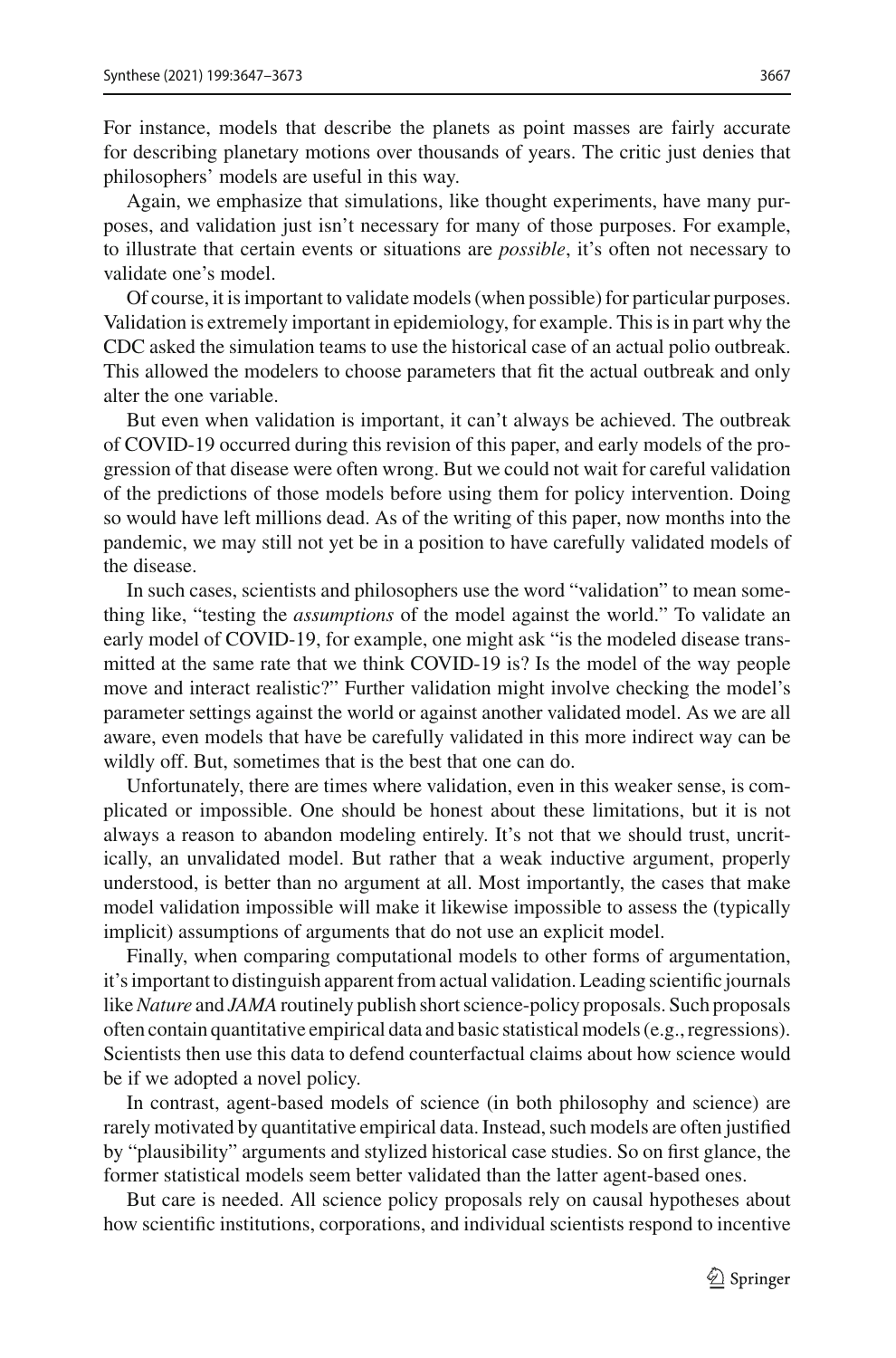schemes. Philosophers' agent-based models make those causal hypotheses explicit. Two-page editorials in *JAMA* rarely do. And the statistical models published in science policy papers almost never justify the required causal conclusions. Instead, we conjecture, the implicit causal assumptions are accepted unconsciously on the basis of qualitative plausibility arguments and observations of current scientific practice. With regard to science policy proposals, *all existing arguments would benefit from validation*, but we don't see any reason to suppose the causal hypotheses implicit in scientists' reasoning will be easier to validate than those in philosophers' models.

#### **3.3 Your model might have a coding error**

Computer programs can contain errors. So occasionally, a computational model rep-resents a system different from the one the modeler intended.<sup>[28](#page-21-0)</sup> One might object that this possibility represents a reason to exclude modeling from philosophical discussion.

As before, we ask the reader to consider the alternatives. In order for coding errors to be a reason to abandon simulation methods, it would need to be the case that coding errors were *more* common than other forms of conceptual errors like equivocation, fallacious reasoning, and the like. And we see no reason to suppose that.

But even if coding errors were extremely common, we have already illustrated an important benefit of computer simulation. Modelers should make their code available to others.When they do so, errors are uncovered and fixed. So even if coding errors were more common than other forms of error—something we do not believe—simulations would not be epistemically inferior because those errors that sneak through would be easier to detect and remedy. And even if code is not published, scholars often attempt to replicate models—sometimes finding critical errors when they do (Will and Hegselman[n](#page-26-19) [2008\)](#page-26-19).

Like the other objections, there is an important grain of truth behind this one. Computer scientists have developed powerful methods for detecting coding errors. Philosophers should be trained to use these methods. With such training, we can reduce a source of error without abandoning a fruitful method.

#### **3.4 Epistemic opacity**

In principle, one can check mathematical proofs step-by-step. Similarly, a rigorous philosophical argument contains all the steps necessary to reach a conclusion.<sup>29</sup> In principle the reader has all the relevant facts to reconstruct the justification for the claims offered in a paper using one of these methods. For example, we provided you with all you need to see how to construct a square using a straightedge and compass in Fig. [1.](#page-8-0)

Humphrey[s](#page-24-32) [\(2008\)](#page-24-32) argues that, in contrast, simulations are "epistemically opaque" because even experts may not be able to see how the results were generated. Of course,

<span id="page-21-0"></span><sup>&</sup>lt;sup>28</sup> This possibility lies behind the dialog among Alexander et al[.](#page-23-20) [\(2015](#page-23-20)), Thom[a](#page-26-20) [\(2015\)](#page-26-20), Weisberg and Muldoo[n](#page-26-21) [\(2009\)](#page-26-21).

<span id="page-21-1"></span><sup>29</sup> Note that *in practice* published mathematical proofs often contain large gaps that specialists must fill in and published philosophical arguments are notorious for their enthymematic structure.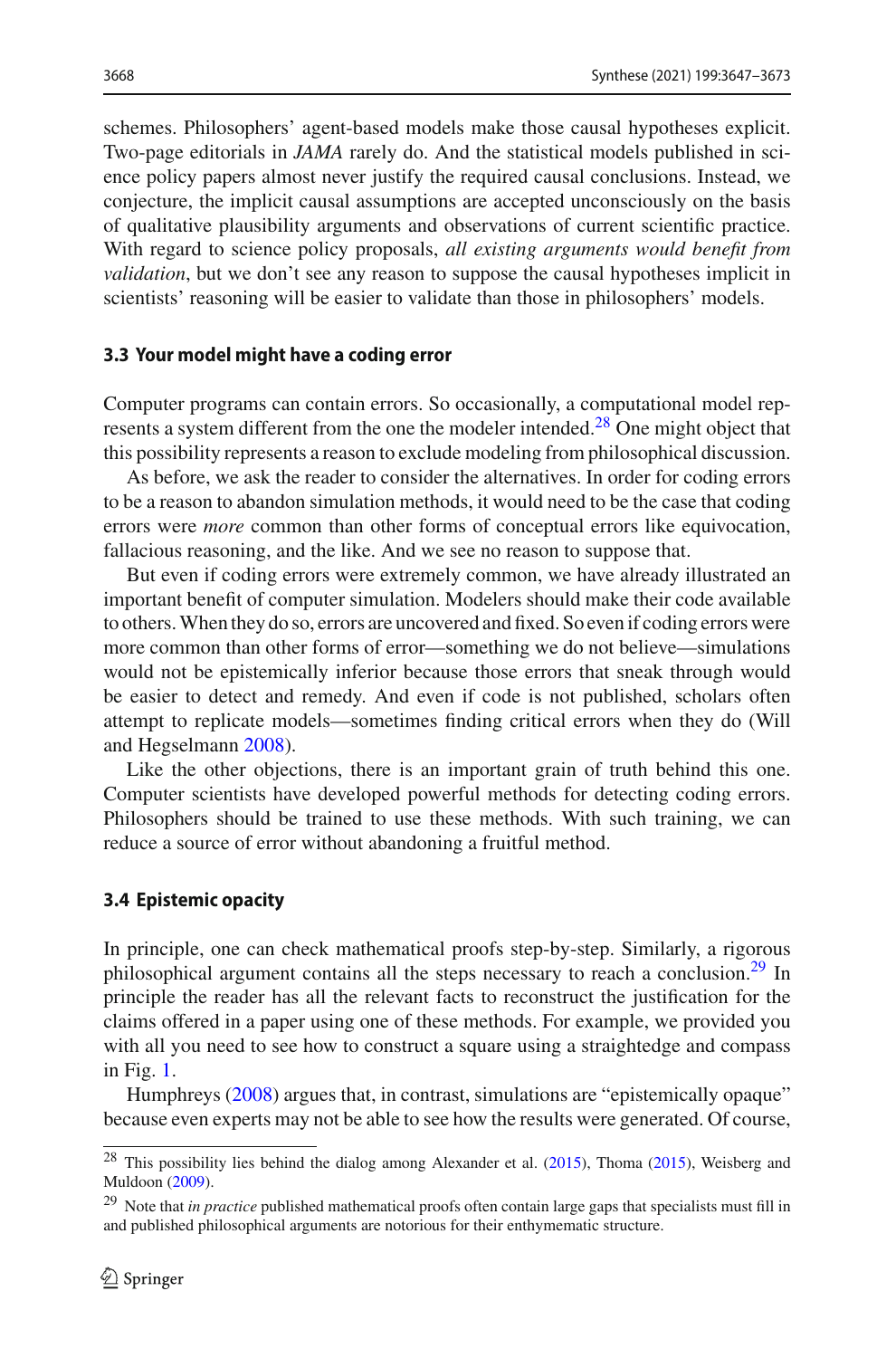a simulator could provide the code, but that may not be enough to fully understand how or why the simulation produced particular results.

Humphreys argues that opaqueness is a unique feature of computer simulations. We disagree: experiments are often analogously opaque. A scientist can provide you with her "raw" data, but those data do not provide you with any information about how or why the experiment produced a given result. Further, raw data are often the output of some detectors, the observations of a lab assistant, etc., and one who lacks knowledge of the data gathering procedures will likewise lack knowledge of why the experiment produced a given result.

Similarly, although the opacity of simulations stands in contrast to the visual thought experiments we discussed in Sect. [1.1,](#page-3-0) not all thought experiments are epistemically transparent. We often cannot explain why some actions are ethical or why some objects count as pieces of art. A virtue of thought experiments is that they allows us to use non-propositional knowledge that may be opaque to us. In this respect, some thought experiments are more opaque than computer simulations.

Humphreys does not think epistemic opacity is a reason to exclude simulations from scientific practice. However, if one wanted to use this concept in order to argue against philosophical simulations (but not a scientific ones) then one would need to argue that philosophers should be more concerned about epistemic opacity than scientists. Perhaps such a argument is possible, but we are hard pressed to devise one that isn't question begging. Why should philosophy be more epistemically transparent than the sciences? And if it should be, why are thought experiments acceptably opaque when simulations are not?

Here too, there is grain of truth behind the objection: computer simulations can be more or less transparent. A modeler can describe her model perfectly, summarize her simulation results in excruciating detail, and yet, fail to explain why the model produced the given results.

That is bad practice, but it's not an inherent limitation of simulation models: some modelers make the relationship between model and results crystal clear. Philosophers of science should characterize what makes those modelers successful.

Social and professional norms can help as well. If journals require modelers to make their code available, reviewers can ask for additional explanation or analysis to help make the results of models less opaque. Improving philosophical training, therefore, can help to make simulation practice better by creating a pool of reviewers and editors who know the right questions to ask.

#### **4 Conclusion: the computational philosophy**

Leibniz once said, "Calculemos!" (Let us calculate!) We say, "Let us simulate."

Our computational philosophy resembles, in some important ways, the mechanical philosophy of Locke, Galileo, and Leibniz among others. Just as the mechanical philosophers were skeptical of *a priori* speculation about the physical world, we are skeptical of *a priori* speculation about the social world. So just as the mechanical philosophers urged that the methods of philosophy be extended to include controlled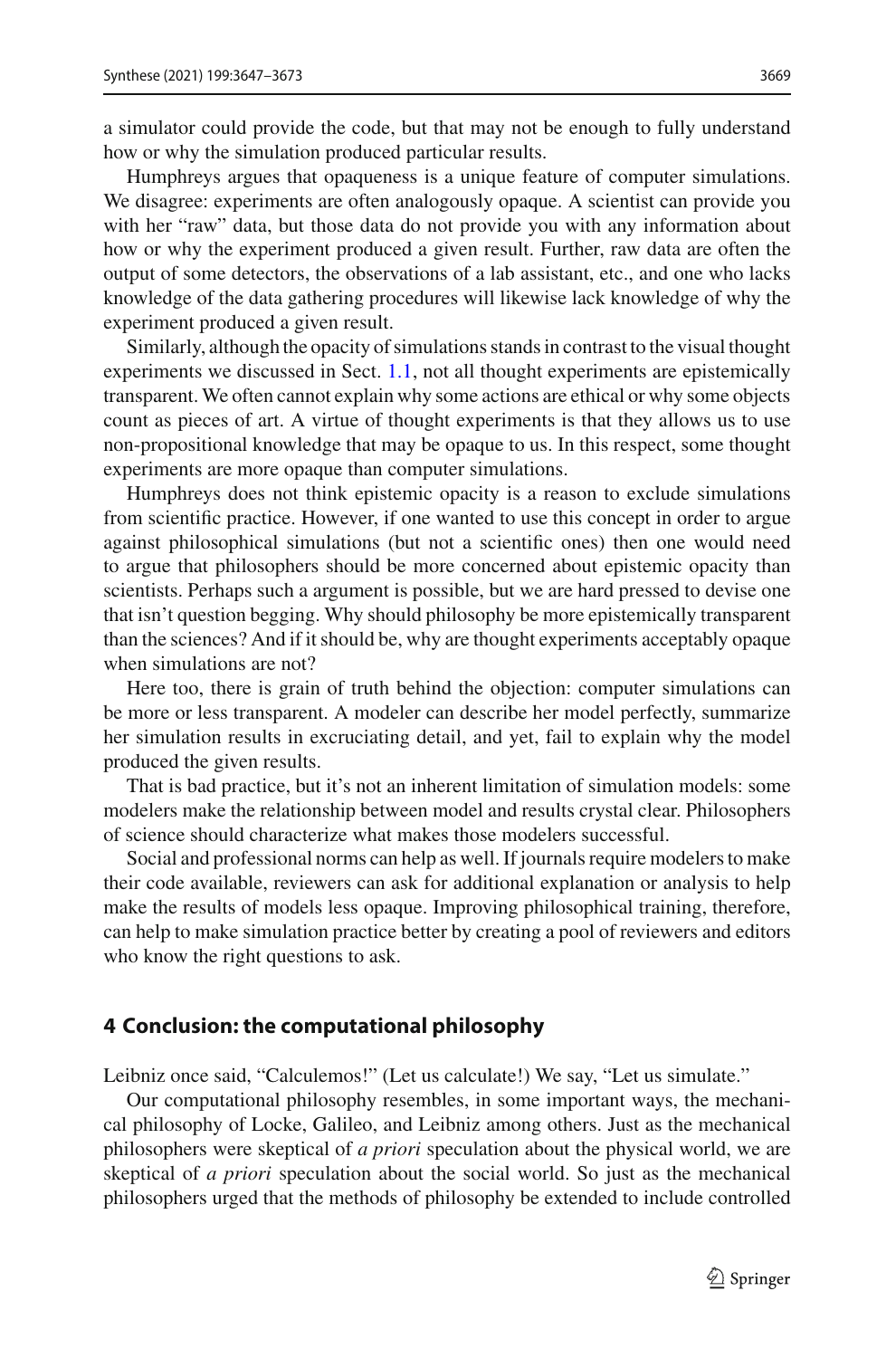experiments (of sometimes artificially simple physical systems), we urge philosophers to embrace simulations of social dynamics.

But unlike the mechanical philosophers who deemed certain methods and types of explanations unintelligible, we're pluralists about philosophical methodology. So we end with a thought experiment that, we think, cannot be replaced by a social simulation. In upcoming centuries, human brains might be augmented by digital computers that allow us to remember and compute in ways that we currently cannot. Imagine future philosophers can, without any effort, mentally run social simulations by accessing computers that have been implanted in their brains; sometimes those philosophers run simulations unconsciously. Would the computationally-augmented "thought" experiments of future researchers count as philosophy? We think so, and we see no reason to think that current simulations run "outside" the brain are any less philosophical.

# **References**

<span id="page-23-4"></span>Alexander, J. M. (2007). *The structural evolution of morality*. Cambridge: Cambridge University Press.

- <span id="page-23-8"></span>Alexander, J. M. (2013). Preferential attachment and the search for successful theories. *Philosophy of Science*, *80*(5), 769–782.
- <span id="page-23-20"></span>Alexander, J. M., Himmelreich, J., & Thompson, C. (2015). Epistemic landscapes, optimal search, and the division of cognitive labor. *Philosophy of Science*, *82*, 424–453.
- <span id="page-23-18"></span>Argiento, R., Pemantle, R., Skyrms, B., & Volkov, S. (2009). Learning to signal: Analysis of a micro-level reinforcement model. *Stochastic Processes and their Applications*, *119*(2), 373–390.
- <span id="page-23-0"></span>Arnold, E. (2014). What's wrong with social simulations? *The Monist*, *97*(3), 359–377.
- <span id="page-23-1"></span>Arnold, E. (2015). How models fail. In C. Misselhorn (Ed.), *Collective agency and cooperation in natural and artificial systems, number 122 in philosophical studies* (pp. 261–279). New York: Springer.
- <span id="page-23-2"></span>Arnold, E. (2019). Validation of computer simulations from a Kuhnian perspective. In C. Beisbart & N. Saam (Eds.), *Computer simulation validation* (pp. 203–224). New York: Springer.
- <span id="page-23-9"></span>Barrett, J. A. (2007). Dynamic partitioning and the conventionality of kinds. *Philosophy of Science*, *74*(October), 527–546.
- <span id="page-23-19"></span>Barrett, J. A., & Zollman, K. J. (2009). The role of forgetting in the evolution and learning of language. *Journal of Experimental and Theoretical Artificial Intelligence*, *21*(4), 293–309.
- <span id="page-23-14"></span>Beisbart, C., & Norton, J. D. (2012). Why Monte Carlo simulations are inferences and not experiments. *International Studies in the Philosophy of Science*, *26*(4), 403–422.
- <span id="page-23-3"></span>Betz, G. (2013). *Debate dynamics: How controversy improves our beliefs*. New York: Springer.
- <span id="page-23-5"></span>Bicchieri, C. (2005). *Grammar of society*. Cambridge: Cambridge University Press.
- <span id="page-23-10"></span>Borg, A. M., Frey, D., Šešelja, D., & Straßer, C. (2018). Epistemic effects of scientific interaction: Approaching the question with an argumentative agent-based model. *Historical Social Research/Historische Sozialforschung*, *43*(1), 285–307.
- <span id="page-23-6"></span>Bramson, A., Grim, P., Singer, D. J., Berger, W. J., Sack, G., Fisher, S., et al. (2017). Understanding polarization: Meanings, measures, and model evaluation. *Philosophy of Science*, *84*(1), 115–159.
- <span id="page-23-17"></span>Brown, J. R. (2004). Peeking into Plato's heaven. *Philosophy of Science*, *71*(5), 1126–1138.
- <span id="page-23-16"></span>Brown, J. R., & Fehige, Y. (2017). Thought experiments. In Zalta, E. N. (Ed.), *The Stanford encyclopedia of philosophy*.
- <span id="page-23-11"></span>Bruner, J. P. (2013). Policing epistemic communities. *Episteme*, *10*(04), 403–416.
- <span id="page-23-12"></span>Bruner, J. P., & Holman, B. (2017). Experimentation by industrial selection. *Philosophy of Science*, *84*(December), 1008–1019.
- <span id="page-23-7"></span>Bruner, J. P., & O'Connor, C. (2016). Power, bargaining, and collaboration. In T. Boyer, C. Mayo-Wilson, & M. Weisberg (Eds.), *Scientific collaboration and collective knowledge*. Oxford: Oxford University Press.
- <span id="page-23-13"></span>Cappelen, H., Gendler, T. S., & Hawthorne, J. (Eds.). (2016). *The oxford handbook of philosophical methodology* (1st ed.). New York, NY: Oxford University Press.
- <span id="page-23-15"></span>Coady, C. A. J. (1992). *Testimony: A philosophical study*. Oxford: Oxford University Press.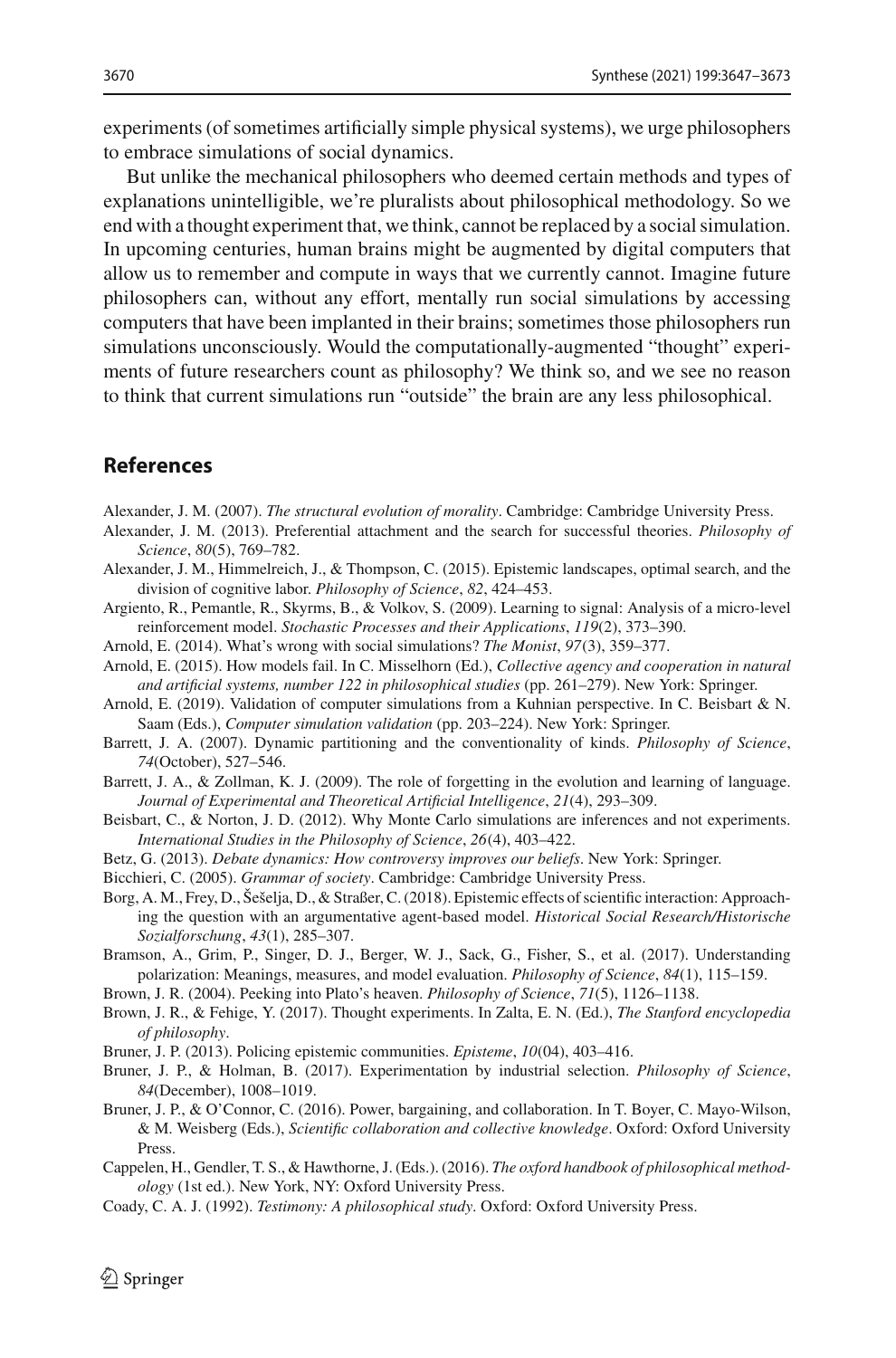- <span id="page-24-22"></span>Cohen, M. A., Horowitz, T. S., & Wolfe, J. M. (2009). Auditory recognition memory is inferior to visual recognition memory. *Proceedings of the National Academy of Sciences*, *106*(14), 6008–6010.
- <span id="page-24-25"></span>Cook, M. (2004). Universality in elementary cellular automata. *Complex Systems*, *15*, 1–40.
- <span id="page-24-11"></span>Daly, C. (Ed.). (2015). *The Palgrave handbook of philosophical methods*. New York: Palgrave-Macmillian. Danto, A. (1983). *The transfiguration of the commonplace*. Cambridge: Harvard University Press.
- <span id="page-24-23"></span><span id="page-24-16"></span>Descartes, R. (1984). *The philosophical writings of descartes* (Vol. 1). Cambridge: Cambridge University Press.
- <span id="page-24-10"></span>D'Oro, G. (Ed.). (2017). *The Cambridge companion to philosophical methodology*. Cambridge, UK: Cambridge University Press.
- <span id="page-24-31"></span>Downes, S. M. (1992). The Importance of Models in theorizing: A deflationary semantic view. In *PSA: Proceedings of the Biennial meeting of the philosophy of science association* (pp. 142–153).
- <span id="page-24-30"></span>Downes, S. M. (2021). *Models and modeling in the sciences: A philosophical introduction*. New York: Routledge.
- <span id="page-24-29"></span>Epstein, J. M. (2008). *Why model?* Technical report 4, Santa Fe Institute.
- <span id="page-24-24"></span>Euclid (1908). *The thirteen books of Euclid's elements*. Cambridg: Cambridge University Press.
- <span id="page-24-15"></span>Foot, P. (1967). The problem of abortion and the doctrine of the double effect. *Oxford Review*, *5*, 1–7.
- <span id="page-24-6"></span>Franke, M., & Correia, J. P. (2017). Vagueness and imprecise imitation in signalling games. *The British Journal for the Philosophy of Science*, *69*(4), 1037–1067.
- <span id="page-24-7"></span>Galeazzi, P., & Franke, M. (2017). Smart representations: Rationality and evolution in a richer environment. *Philosophy of Science*, *84*(3), 544–573.
- <span id="page-24-13"></span>Galilei, G. (1967). *Dialogue concerning the two chief world systems, Ptolemaic and copernican*. California: University of California Press.
- <span id="page-24-19"></span>Gendler, T. S. (1998). Galileo and the indispensability of scientific thought experiment. *The British Journal for the Philosophy of Science*, *49*(3), 397–424.
- <span id="page-24-20"></span>Gendler, T. S. (2004). Thought experiments rethought—and reperceived. *Philosophy of Science*, *71*(5), 1152–1163.
- <span id="page-24-14"></span>Gettier, E. L. (1963). Is justified true belief knowledge? *Analysis*, *23*(6), 121–123.
- <span id="page-24-21"></span>Giaquinto, M. (2016). The epistemology of visual thinking in mathematics. In Zalta, E. N. (Ed.), *The stanford encyclopedia of philosophy* (Winter 201 ed.). Metaphysics Research Lab, Stanford University.
- <span id="page-24-27"></span>Glance, N. S., & Huberman, B. A. (1993). The outbreak of cooperation. *The Journal of Mathematical Sociology*, *17*(4), 281–302.
- <span id="page-24-0"></span>Grim, P., St Paul, H., Mar, G., & Denis, P. S. (1998). *The philosophical computer*. Cambridge: MIT Press.
- <span id="page-24-8"></span>Grim, P., Singer, D. J., Fisher, S., Bramson, A., Berger, W. J., Reade, C., et al. (2013). Scientific networks on data landscapes: Question difficulty, epistemic success, and convergence. *Episteme*, *10*(4), 441–464.
- <span id="page-24-2"></span>Hartmann, S., Martini, C., & Sprenger, J. (2009). Consensual decision-making among epistemic peers. *Episteme*, *6*(2), 110–129.
- <span id="page-24-12"></span>Haug, M. (Ed.). (2013). *Philosophical methodology: The armchair or the laboratory?*. London, New York: Routledge.
- <span id="page-24-26"></span>Hegselmann, R. (2017). Thomas C. Schelling and James M. Sakoda: The intellectual, technical, and social history of a model. *Journal of Artificial Societies and Social Simulation 20*(3).
- <span id="page-24-3"></span>Hegselmann, R., & Krause, U. (2002). Opinion dynamics and bounded confidence. *Journal of Artificial Societies and Social Simulation*, *5*(3).
- <span id="page-24-4"></span>Hegselmann, R., & Krause, U. (2006). Truth and cognitive division of labor: First steps toward a computer aided social epistemology. *Journal of Artificial Societies and Social Simulation*, *9*(3), 1–29.
- <span id="page-24-17"></span>Hobbes, T. (1994). *Leviathan*. Indianapolis: Hackett Publishing Company.
- <span id="page-24-5"></span>Holman, B., Berger, W. J., Singer, D. J., Grim, P., & Bramson, A. (2018). Diversity and democracy: Agentbased modeling in political philosophy. *Historical Social Research*, *43*(1), 259–284.
- <span id="page-24-9"></span>Holman, B., & Bruner, J. P. (2015). The problem of intransigently biased agents. *Philosophy of Science*, *82*(5), 956–968.
- <span id="page-24-1"></span>Horvath, J. (2019). Philosophical methods. [https://philpapers.org/browse/philosophical-methods.](https://philpapers.org/browse/philosophical-methods) Accessed on 18 Nov 2020.
- <span id="page-24-18"></span>Hume, D. (1751). *An enquiry concerning the principles of morals*. London: A. Millar.
- <span id="page-24-32"></span>Humphreys, P. (2008). The philosophical novelty of computer simulation methods. *Synthese*, *169*(3), 615– 626.
- <span id="page-24-28"></span>Huttegger, S. M. (2007). Evolution and the explanation of meaning. *Philosophy of Science*, *74*(January), 1–27.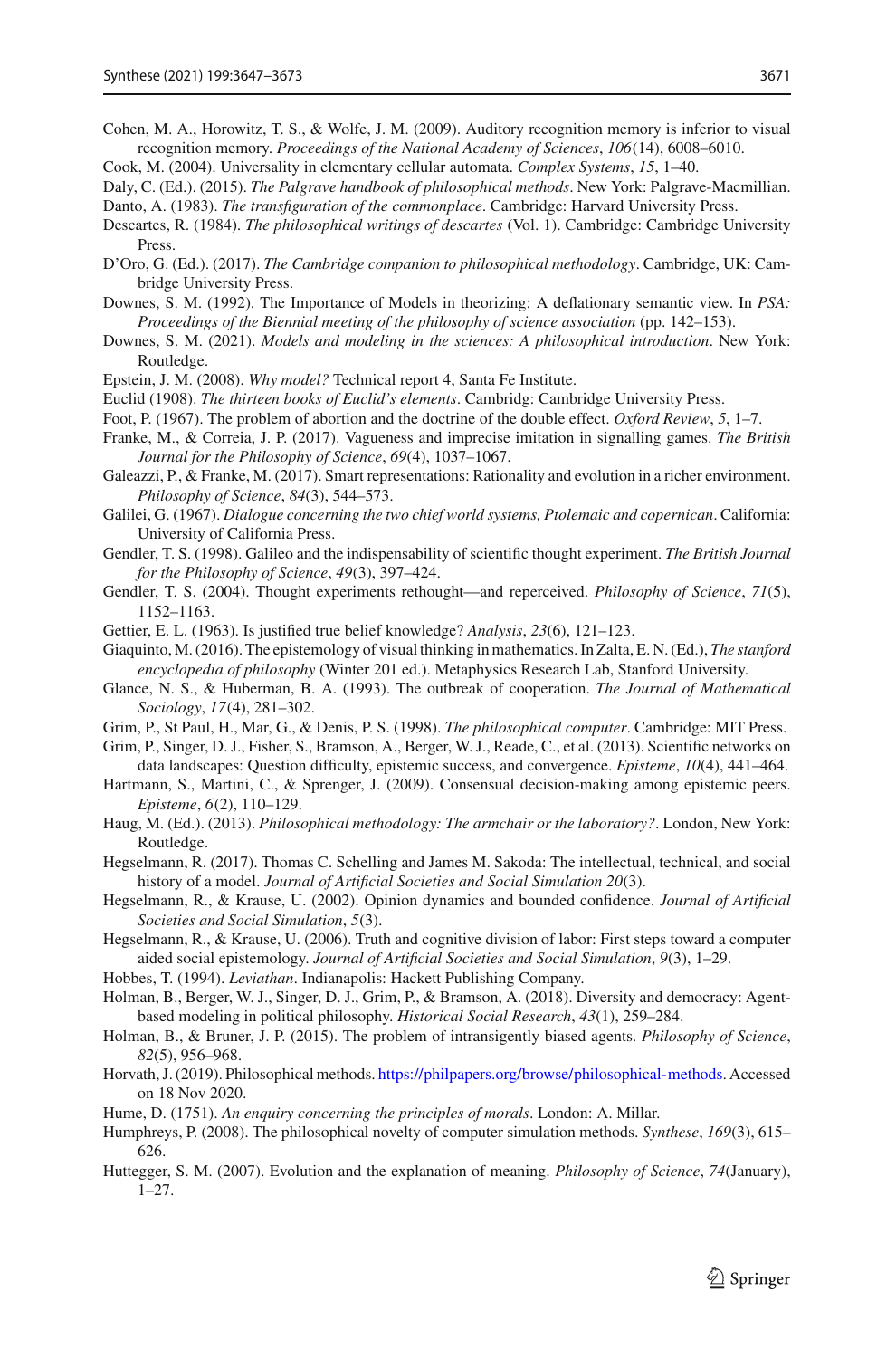- <span id="page-25-12"></span>Huttegger, S. M., Bruner, J. P., & Zollman, K. J. (2015). The handicap principle is an artifact. *Philosophy of Science*, *82*(December), 997–1009.
- <span id="page-25-9"></span>Huttegger, S. M., Skyrms, B., Smead, R., & Zollman, K. J. (2010). Evolutionary dynamics of Lewis signaling games: Signaling systems vs. partial pooling. *Synthese*, *172*(1), 177–191.
- <span id="page-25-30"></span>Huttegger, S. M., & Zollman, K. J. (2011). Signaling games: The dynamics of evolution and learning. In A. Benz, C. Ebert, G. Jäger, & R. van Rooij (Eds.), *Language, games, and evolution*. Berlin: Springer.
- <span id="page-25-18"></span>Jarvis Thomson, J. (1971). A defense of abortion. *Philosophy and Public Affairs*, *1*(1), 47–66.
- <span id="page-25-16"></span>Kant, I. (2012). *Groundwork on the metaphysics of morals*. Cambridge: Cambridge University Press.
- <span id="page-25-13"></span>Kummerfeld, E., & Zollman, K. J. (2016). Conservatism and the scientific state of nature. *British Journal for the Philosophy of Science*, *67*(4), 1057–1076.
- <span id="page-25-17"></span>Lewis, D. (1969). *Convention: A philosophical study*. Cambridge: Harvard University Press.
- <span id="page-25-19"></span>Lewis, D. (1986). *Philosophical papers: Volume II*. Oxford: Oxford University Press.
- <span id="page-25-22"></span>Mach, E. (1883). *the science of mechanics, La Salle, IL* (6th Ed.). Open Court Original.
- <span id="page-25-21"></span>Martinez Coll, J. C. (1986). A bioeconomic model of Hobbes "state of nature". *Social Science Information*, *25*(2), 493–505.
- <span id="page-25-33"></span>Martini, C., & Pinto, M. F. (2016). Modeling the social organization of science. *European Journal for Philosophy of Science*, *7*(2), 221–238.
- <span id="page-25-4"></span>Mayo-Wilson, C. (2014). The reliability of testimonial norms in scientific communities. *Synthese*, *191*(1), 55–78.
- <span id="page-25-7"></span>Muldoon, R., Lisciandra, C., Bicchieri, C., Hartmann, S., & Sprenger, J. (2014). On the emergence of descriptive norms. *Politics, Philosophy and Economics*, *13*(1), 3–22.
- <span id="page-25-6"></span>Muldoon, R., Smith, T., & Weisberg, M. (2012). Segregation that no one seeks. *Philosophy of Science*, *79*(1), 38–62.
- <span id="page-25-24"></span>Norton, J. D. (2004). On thought experiments: Is there more to the argument? *Philosophy of Science*, *71*(5), 1139–1151.
- <span id="page-25-27"></span>Nowak, M. A., & May, R. M. (1992). Evolutionary games and spatial chaos. *Nature*, *259*, 826–829.

<span id="page-25-20"></span>Nozick, R. (1974). *Anarchy, state, and utopia*. New York: Basic Books.

- <span id="page-25-10"></span>O'Connor, C. (2014a). Ambiguity is Kinda good sometimes. *Philosophy of Science*, *82*(1), 110–121.
- <span id="page-25-11"></span>O'Connor, C. (2014b). The evolution of vagueness. *Erkenntnis*, *79*(S4), 707–727.
- <span id="page-25-5"></span>O'Connor, C., Bright, L. K., & Bruner, J. P. (2019). The emergence of intersectional disadvantage. *Social Epistemology*, *33*(1), 23–41.
- <span id="page-25-31"></span>Odenbaugh, J., & Alexandrova, A. (2011). Buyer beware: Robustness analyses in economics and biology. *Biology & Philosophy*, *26*(5), 757–771.
- <span id="page-25-14"></span>Rosenstock, S., Bruner, J. P., & O'Connor, C. (2017). In epistemic networks, is less really more? *Philosophy of Science*, *84*(2), 234–252.
- <span id="page-25-26"></span>Sakoda, J. M. (1971). The checkerboard model of social interaction. *The Journal of Mathematical Sociology*, *1*(1), 119–132.
- <span id="page-25-25"></span>Schelling, T. C. (1971). Dynamic models of segregation. *The Journal of Mathematical Sociology*, *1*(2), 143–186.
- <span id="page-25-23"></span>Shin, S.-J., O. Lemon, and J. Mumma (2018). Diagrams. In E. N. Zalta (Ed.), *The stanford encyclopedia of philosophy* (Winter 201 ed.). Metaphysics Research Lab, Stanford University.
- <span id="page-25-8"></span>Singer, D. J., Bramson, A., Grim, P. Holman, B., Jung, J., Kovaka, K.,Ranginani, A., & Berger, W.J., (2019). Rational social and political polarization. *Philosophical Studies, 176*(9), 2243–2267.
- <span id="page-25-0"></span>Skyrms, B. (1990). *The dynamics of rational deliberation*. Cambridge: Harvard University Press.
- <span id="page-25-1"></span>Skyrms, B. (1996). *Evolution of the social contract*. Cambridge: Cambridge University Press.
- <span id="page-25-2"></span>Skyrms, B. (2004). *The stag hunt and the evolution of social structure*. New York: Cambridge University Press.
- <span id="page-25-29"></span>Skyrms, B. (2006). *Signals*. In *Presidential address, Philosophy of Science Associate Meeting*, Vancouver, B.C.
- <span id="page-25-3"></span>Skyrms, B. (2010). *Signals: Evolution, learning and information*. New York: Oxford University Press.
- <span id="page-25-15"></span>Smead, R. (2010). Indirect reciprocity and the evolution of "moral signals". *Biology & philosophy*, *25*(1), 33–51.
- <span id="page-25-32"></span>Sugden, R. (2000). Credible worlds: The status of theoretical models in economics. *Journal of Economic Methodology*, *7*(1), 1–31.
- <span id="page-25-28"></span>Suzuki, S., & Akiyama, E. (2008). Chaos, oscillation and the evolution of indirect reciprocity in n-person games. *Journal of Theoretical Biology*, *252*(4), 686–693.